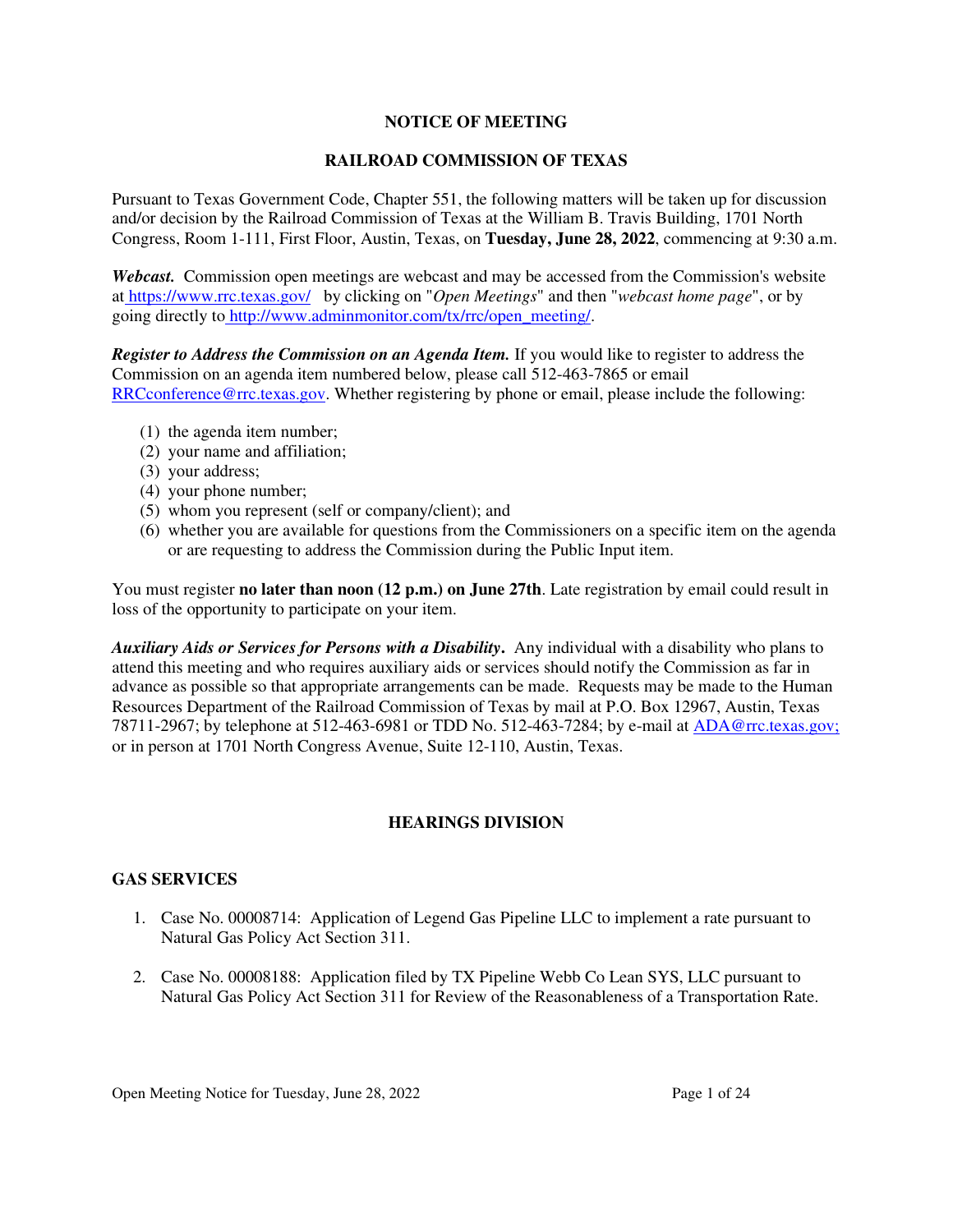- 3. Case No. 00008972: Application of Texas Gas Service Company for Test Year 2021 Annual Interim Rate Adjustment for the Unincorporated Areas of the West Texas Service Area.
- 4. Case No. 00009645: Petition for review of Municipal Rate Action of the Town of Rose Hill Acres and City of Clarksville City regarding CenterPoint Energy Resources Corp., d/b/a CenterPoint Energy Entex and CenterPoint Energy Texas Gas' 2021 Interim Rate Adjustment.

### **SURFACE MINING AND RECLAMATION**

- 5. MR-21-00007290: Application by Dos Republicas Coal Partnership for Phase I Release of Reclamation Obligations on 309.8 acres, Permit No. 42B, Eagle Pass Mine, Maverick County, Texas.
- 6. MR-21-00007975: Application by The Sabine Mining Company for Phases I, II, and III Release of Reclamation Obligations on 11.1 acres, and Phases II and III Release of Reclamation Obligations on 362.4 acres, Permit No. 33I, South Hallsville No. 1 Mine, Harrison County, Texas.

# **OIL AND GAS**

- 7. OG-21-00008190: Commission called hearing to show cause why Votaw Production Company LLC's (Operator No. 887576) well should not be plugged with state funds for the Young Lease (02180), Well No. 3, Housh Field, Tyler County, Texas; District 03.
- 8. OG-21-00008191: Commission called hearing to show cause why Votaw Production Company LLC's (Operator No. 887576) well should not be plugged with state funds for the Swearingen Lease (11186), Well No. 1, Housh Field, Tyler County, Texas; District 03.
- 9. OG-21-00006946: Complaint of Kelly Matlock and Brent Homan that TAM2 Squared Operating, LLC (Operator No. 835623) does not have a good faith claim to operate the Loftin D (32799) Lease, All Wells, Archer County Regular Field, Archer County, Texas; District 09.
- 10. OG-21-00006947: Complaint of Kelly Matlock and Brent Homan that TAM2 Squared Operating, LLC (Operator No. 835623) does not have a good faith claim to operate the Loftin E (32890) Lease, All Wells, Archer County Regular Field, Archer County, Texas; District 09.
- 11. OG-21-00006948: Complaint of Kelly Matlock and Brent Homan that TAM2 Squared Operating, LLC (Operator No. 835623) does not have a good faith claim to operate the Prideaux A (32906) Lease, All Wells, Archer County Regular Field, Archer County, Texas; District 09.
- 12. OG-21-00007051: Complaint of Hankey Family Limited Partnership that Origin Production Company, Inc. (Operator No. 625625) does not have a good faith claim to operate the Vickery, Artie (04096) Lease, Dale-McBride Field, Caldwell County, Texas; District 01.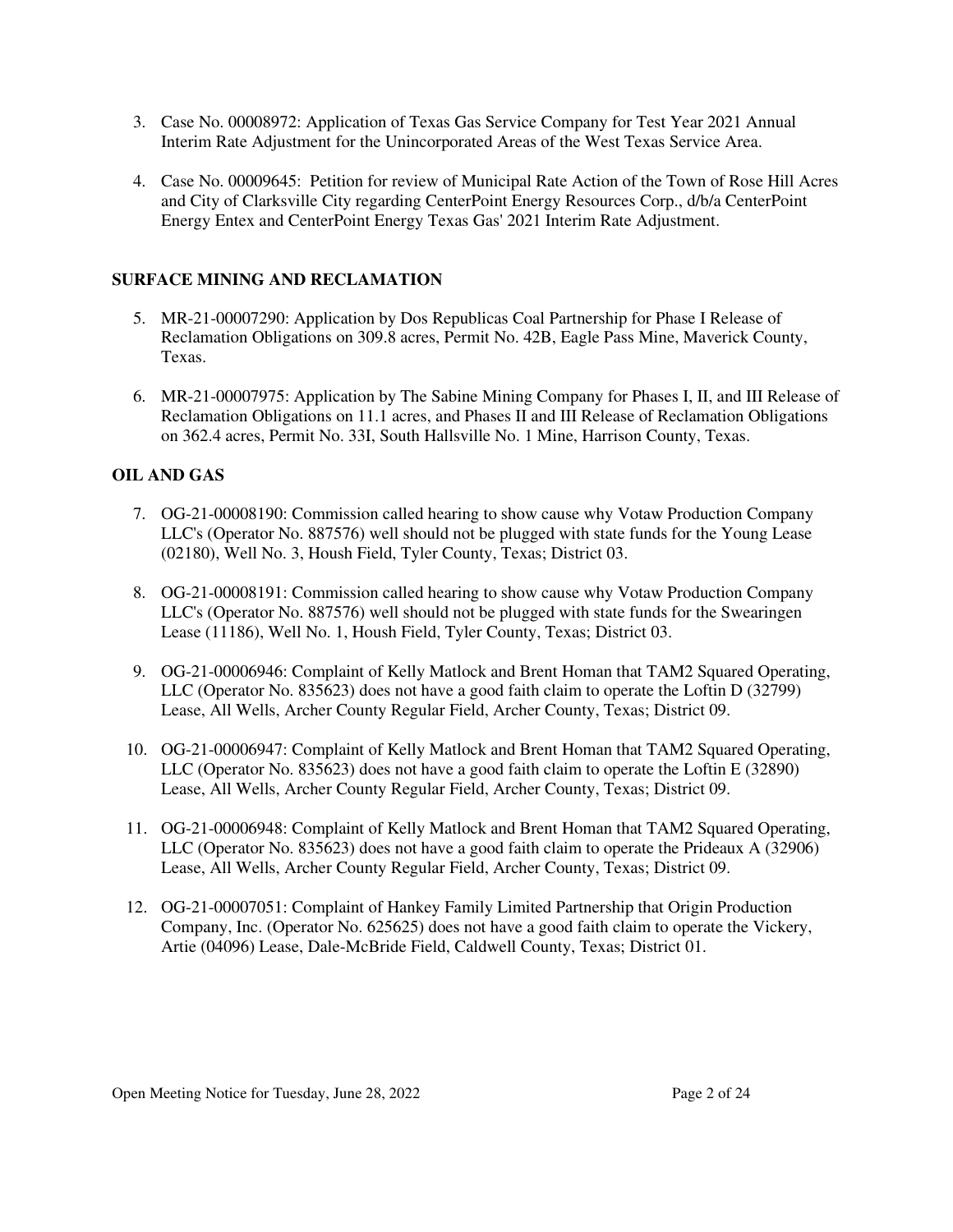- 13. OG-21-00006770: Application of Drillogix Exploration LLC (Operator No. 228368) pursuant to 16 TAC §3.46 for a permit to inject fluid into a reservoir productive of oil and gas for the LN (32399) Lease, Well No. 6, Jones County Regular Field, Jones County, Texas; District 7B; Motion for Rehearing.
- 14. OG-21-00007189: Complaint of Hanging H Ranch, Inc. against NGL Water Solutions Permian, LLC (Operator No. 609265) regarding Permit Nos. 115973, 115974, 118733, and 118753, Fox SWD (50264) Lease, Well Nos. 1, 2, 3, and 4, Mason, N. (Delaware Sand) Field, Loving County, Texas; District 08.
- 15. OG-21-00007638: Complaint of Randall Christian that Breitburn Operating L.P. (Operator No. 090732) does not have a good faith claim to operate the Christian, B C Gas Unit (Gas ID No. 154970), Well No. 1, White Oak (Cotton Valley Sand) Field, Gregg County, Texas; District 06.
- 16. OG-21-00007760: Commission called hearing to show cause why Petrolia Group, L.L.C. (Operator No. 660810) is not legally required to plug the Bennie, Terry (Gas ID No. 101553) Lease, Well No. 1, Janellen (Caddo) Field, Brown County, Texas, and should Petrolia Group, L.L.C. fail to plug the well, why the well should not be plugged by the Commission and Petrolia Group, L.L.C. held liable for the plugging costs; District 7B; Motion for Rehearing.
- 17. OG-21-00007761: Commission called hearing to show cause why Petrolia Group, L.L.C. (Operator No. 660810) is not legally required to plug the Martin, Willie B. (Gas ID No.154406) Lease, Well No. 2, Brown County Regular Field, Brown County, Texas, and should Petrolia Group, L.L.C. fail to plug the well, why the well should not be plugged by the Commission and Petrolia Group, L.L.C. held liable for the plugging costs; District 7B; Motion for Rehearing.
- 18. OG-21-00007762: Commission called hearing to show cause why Petrolia Group, L.L.C. (Operator No. 660810) is not legally required to plug the J. L. Morris (Gas ID No. 017813) Lease, Well No. 2, Janellen (Caddo) Field, Brown County, Texas, and should Petrolia Group, L.L.C. fail to plug the well, why the well should not be plugged by the Commission and Petrolia Group, L.L.C. held liable for the plugging costs; District 7B; Motion for Rehearing.
- 19. OG-21-00007763: Commission called hearing to show cause why Petrolia Group, L.L.C. (Operator No. 660810) is not legally required to plug the Nichols O. H. (Gas ID No. 062926) Lease, Well No. 1, Brown Co. Regular (Marble Falls) Field, Brown County, Texas, and should Petrolia Group, L.L.C. fail to plug the well, why the well should not be plugged by the Commission and Petrolia Group, L.L.C. held liable for the plugging costs; District 7B; Motion for Rehearing.
- 20. OG-21-00007764: Commission called hearing to show cause why Petrolia Group, L.L.C. (Operator No. 660810) is not legally required to plug the Nichols, O. H. -A- (Gas ID No. 073928) Lease, Well No. 1A, Brown Co. Regular (Marble Falls) Field, Brown County, Texas, and should Petrolia Group, L.L.C. fail to plug the well, why the well should not be plugged by the Commission and Petrolia Group, L.L.C. held liable for the plugging costs; District 7B; Motion for Rehearing.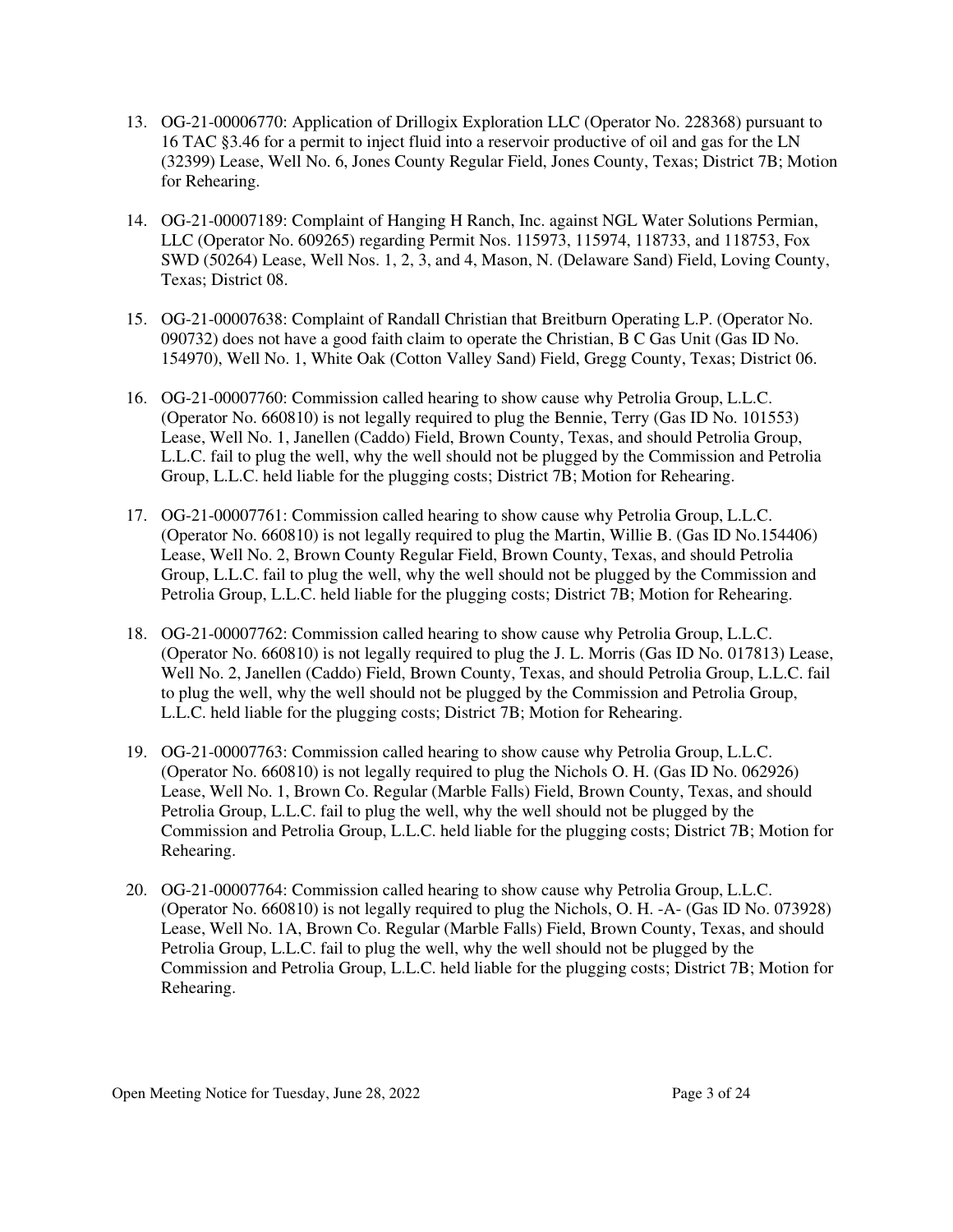- 21. OG-21-00006324: Application of Capitan Energy, Incorporated (Operator No. 130061) pursuant to 16 TAC §3.32 for an exception to flare gas for the Ava State 36 (Gas ID No. 276169) Lease, Well No. 1H, Ford, West (Wolfcamp) Field, Reeves County, Texas; District 08.
- 22. OG-21-00006325: Application of Capitan Energy, Incorporated (Operator No. 130061) pursuant to 16 TAC §3.32 for an exception to flare gas for the William Fee 32 (Gas ID No. 279059) Lease, Well No. 1H, Flare Exception 24313, Ford, West (Wolfcamp) Field, Culberson County, Texas; District 08.
- 23. OG-21-00006326: Application of Capitan Energy, Incorporated (Operator No. 130061) pursuant to 16 TAC §3.32 for an exception to flare gas for the Jess Fee 40 (Gas ID No. 279168) Lease, Well No. 1H, Flare Exception 24314, Ford, West (Wolfcamp) Field, Culberson County, Texas; District 08.
- 24. OG-21-00006327: Application of Capitan Energy, Incorporated (Operator No. 130061) pursuant to 16 TAC §3.32 for an exception to flare gas for the W A State (Gas ID No. 279156) Lease, Well No. 3H, Flare Exception 24950, Ford, West (Wolfcamp) Field, Culberson County, Texas; District 08.
- 25. OG-21-00006328: Application of Capitan Energy, Incorporated (Operator No. 130061) pursuant to 16 TAC §3.32 for an exception to flare gas for the Georgette State (Gas ID No. 277487) Lease, Well No. 2H, Flare Exception 24951, Ford, West (Wolfcamp) Field, Culberson County, Texas; District 08.
- 26. OG-21-00006329: Application of Capitan Energy, Incorporated (Operator No. 130061) pursuant to 16 TAC §3.32 for an exception to flare gas for the Karen Fee 17 (Gas ID No. 277679) Lease, Well No. 1H, Ford, West (Wolfcamp) Field, Culberson County, Texas; District 08.
- 27. OG-21-00006330: Application of Capitan Energy, Incorporated (Operator No. 130061) pursuant to 16 TAC §3.32 for an exception to flare gas for the James Liles 1-1 Flare Site, Flare Exception 24953, Ford, West (Wolfcamp) Field, Culberson County, Texas; District 08.
- 28. OG-21-00006331: Application of Capitan Energy, Incorporated (Operator No. 130061) pursuant to 16 TAC §3.32 for an exception to flare gas for the Lauren State 30 (Gas ID No. 276194) Lease, Well No. 1H, Flare Exception 24954, Ford, West (Wolfcamp) Field, Culberson County, Texas; District 08.
- 29. OG-21-00006332: Application of Capitan Energy, Incorporated (Operator No. 130061) pursuant to 16 TAC §3.32 for an exception to flare gas for the Scott Fee 36 (Gas ID No. 276168) Lease, Well No. 1H, Flare Exception 24955, Ford, West (Wolfcamp) Field, Culberson County, Texas; District 08.
- 30. OG-21-00006333: Application of Capitan Energy, Incorporated (Operator No. 130061) pursuant to 16 TAC §3.32 for an exception to flare gas for the Jess Shelly 2-2 Flare Site, Flare Exception 27040, Ford, West (Wolfcamp) Field, Culberson County, Texas; District 08.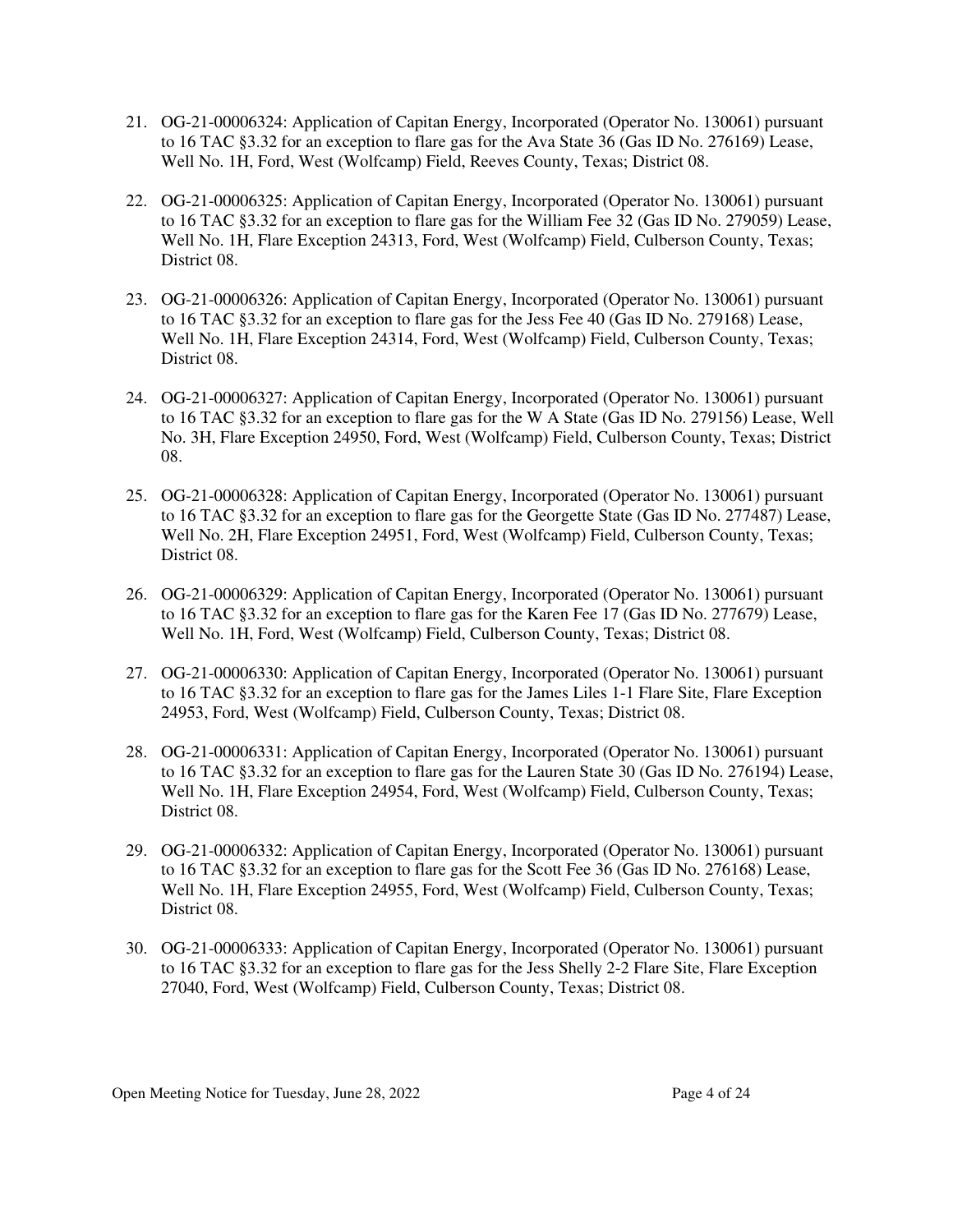- 31. OG-21-00006334: Application of Capitan Energy, Incorporated (Operator No. 130061) pursuant to 16 TAC §3.32 for an exception to flare gas for the Rylan Fee 44 (Gas ID No. 277501) Lease, Well No. 1H, Flare Exception 24956, Ford, West (Wolfcamp) Field, Culberson County, Texas; District 08.
- 32. OG-21-00006335: Application of Capitan Energy, Incorporated (Operator No. 130061) pursuant to 16 TAC §3.32 for an exception to flare gas for the Tyson Fee 44 (Gas ID No. 276158) Lease, Well No. 1H, Ford, West (Wolfcamp) Field, Culberson County, Texas; District 08.
- 33. OG-21-00006336: Application of Capitan Energy, Incorporated (Operator No. 130061) pursuant to 16 TAC §3.32 for an exception to flare gas for the Dot Ray 1-1-2 Flare Site, Flare Exception 24958, Ford, West (Wolfcamp) Field, Culberson County, Texas; District 08.
- 34. OG-21-00006337: Application of Capitan Energy, Incorporated (Operator No. 130061) pursuant to 16 TAC §3.32 for an exception to flare gas for the W A State (Gas ID No. 276149) Lease, Well No. 2H, Flare Exception 24960, Ford, West (Wolfcamp) Field, Culberson County, Texas; District 08.
- 35. OG-21-00006339: Application of Capitan Energy, Incorporated (Operator No. 130061) pursuant to 16 TAC §3.32 for an exception to flare gas for the Roxanne Shelly 1-1 Flare Site, Flare Exception 25147, Ford, West (Wolfcamp) Field, Culberson County, Texas; District 08.
- 36. OG-21-00006341: Application of Capitan Energy, Incorporated (Operator No. 130061) pursuant to 16 TAC §3.32 for an exception to flare gas for the Alice Mother 1-1 Flare Site, Flare Exception 25549, Ford, West (Wolfcamp) Field, Culberson County, Texas; District 08.
- 37. OG-21-00006342: Application of Capitan Energy, Incorporated (Operator No. 130061) pursuant to 16 TAC §3.32 for an exception to flare gas for the Mattie Mike 1-1 Flare Site, Flare Exception 26356, Ford, West (Wolfcamp) Field, Culberson County, Texas; District 08.
- 38. OG-21-00006343: Application of Capitan Energy, Incorporated (Operator No. 130061) pursuant to 16 TAC §3.32 for an exception to flare gas for the Cliff Fee 4 (Gas ID No. 279788) Lease, Well No. 1H, Ford, West (Wolfcamp) Field, Culberson County, Texas; District 08.
- 39. OG-21-00006344: Application of Capitan Energy, Incorporated (Operator No. 130061) pursuant to 16 TAC §3.32 for an exception to flare gas for the J. S. Blair Fee 2 (Gas ID No. 279787) Lease, Well No. 1H, Ford, West (Wolfcamp) Field, Culberson County, Texas; District 08.
- 40. OG-21-00006352: Application of Capitan Energy, Incorporated (Operator No. 130061) pursuant to 16 TAC §3.32 for an exception to flare gas for the W A State (Gas ID No. 286155) Lease, Well No. 5H, Ford, West (Wolfcamp) Field, Culberson County, Texas; District 08.
- 41. OG-21-00006353: Application of Capitan Energy, Incorporated (Operator No. 130061) pursuant to 16 TAC §3.32 for an exception to flare gas for the Cliff JSB Pat 2-2-2 Flare Site, Flare Exception 30419, Ford, West (Wolfcamp) Field, Culberson County, Texas; District 08.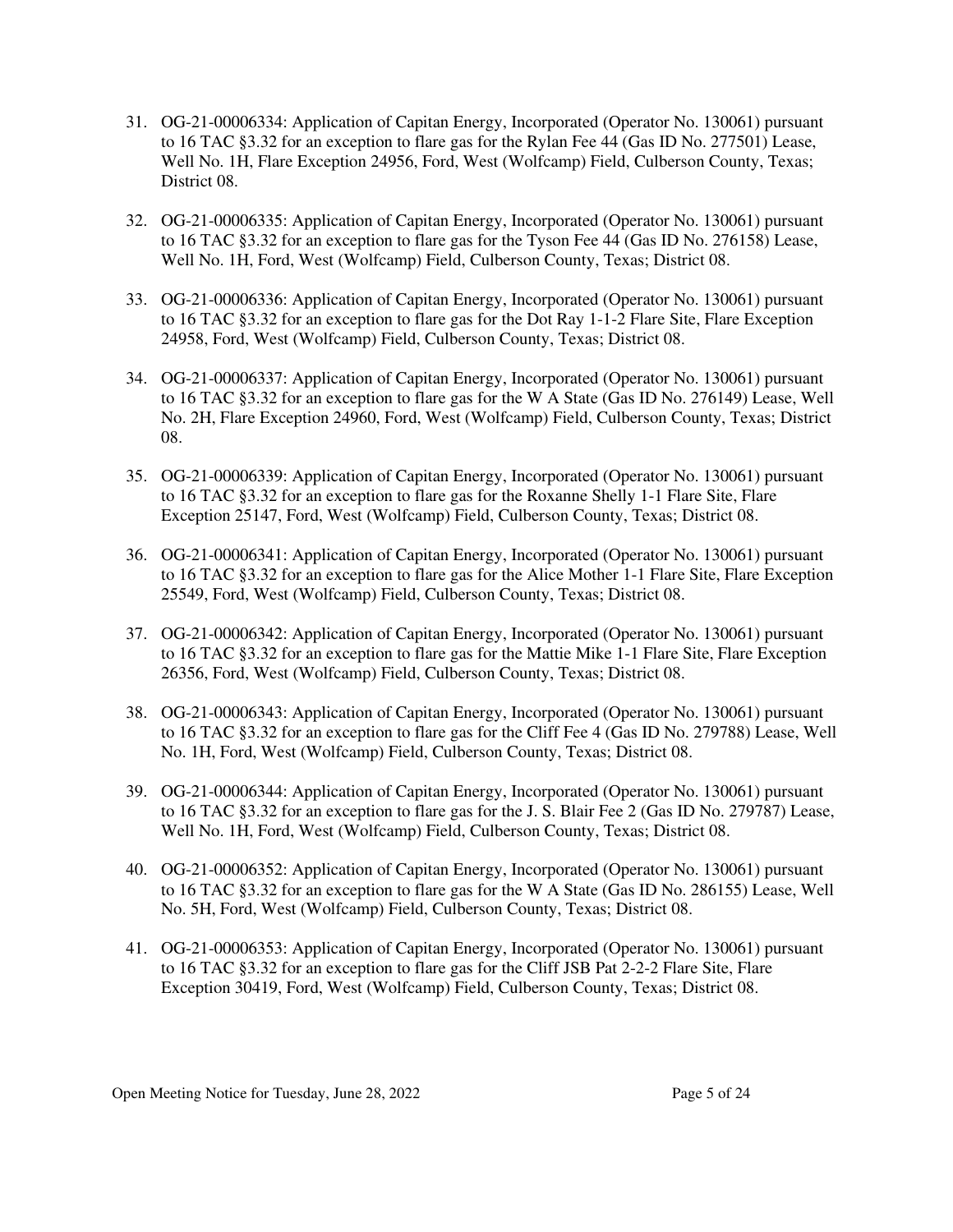- 42. OG-21-00006354: Application of Capitan Energy, Incorporated (Operator No. 130061) pursuant to 16 TAC §3.32 for an exception to flare gas for the James Liles 2-2 Flare Site, Flare Exception 31263, Ford, West (Wolfcamp) Field, Culberson County, Texas; District 08.
- 43. OG-21-00006355: Application of Capitan Energy, Incorporated (Operator No. 130061) pursuant to 16 TAC §3.32 for an exception to flare gas for the Roxanne Fee 46 (Gas ID No. 285251) Lease, Well No. 2H, Ford, West (Wolfcamp) Field, Culberson County, Texas; District 08.
- 44. OG-21-00006356: Application of Capitan Energy, Incorporated (Operator No. 130061) pursuant to 16 TAC §3.32 for an exception to flare gas for The JSB Pat 3-3 Flare Site, Flare Exception 31982, Ford, West (Wolfcamp) Field, Culberson County, Texas; District 08.
- 45. OG-21-00006357: Application of Capitan Energy, Incorporated (Operator No. 130061) pursuant to 16 TAC §3.32 for an exception to flare gas for the Scott Fee 36 (Gas ID No. 286228) Lease, Well No. 2H, Ford, West (Wolfcamp) Field, Culberson County, Texas; District 08.
- 46. OG-21-00006358: Application of Capitan Energy, Incorporated (Operator No. 130061) pursuant to 16 TAC §3.32 for an exception to flare gas for the Ava State 36 (Gas ID No. 285162) Lease, Well No. 2H, Flare Exception 32145, Ford, West (Wolfcamp) Field, Reeves County, Texas; District 08.
- 47. OG-21-00006359: Application of Capitan Energy, Incorporated (Operator No. 130061) pursuant to 16 TAC §3.32 for an exception to flare gas for the Alice 3-4 Flare Site, Flare Exception 37002, Ford, West (Wolfcamp) Field, Culberson County, Texas; District 08.
- 48. OG-21-00006360: Application of Capitan Energy, Incorporated (Operator No. 130061) pursuant to 16 TAC §3.32 for an exception to flare gas for the Ava 3-4-5 Flare Site, Flare Exception 37841, Ford, West (Wolfcamp) Field, Reeves County, Texas; District 08.
- 49. OG-21-00006361: Application of Capitan Energy, Incorporated (Operator No. 130061) pursuant to 16 TAC §3.32 for an exception to flare gas for The W A 6-7 Flare Site, Flare Exception 38956, Ford, West (Wolfcamp) Field, Culberson County, Texas; District 08.
- 50. OG-21-00006362: Application of Capitan Energy, Incorporated (Operator No. 130061) pursuant to 16 TAC §3.32 for an exception to flare gas for the Roxanne 3-4 Flare Site, Flare Exception 39623, Ford, West (Wolfcamp) Field, Culberson County, Texas; District 08.
- 51. OG-21-00006363: Application of Capitan Energy, Incorporated (Operator No. 130061) pursuant to 16 TAC §3.32 for an exception to flare gas for the State Judy 3 (Gas ID No. 288793) Lease, Well No. 1H, Flare Exception 40040, Ford, West (Wolfcamp) Field, Culberson County, Texas; District 08.
- 52. OG-21-00006364: Application of Capitan Energy, Incorporated (Operator No. 130061) pursuant to 16 TAC §3.32 for an exception to flare gas for the Mother Fee 28 (Gas ID No. 288677) Lease, Well No. 4H, Flare Exception 40474, Ford, West (Wolfcamp) Field, Culberson County, Texas; District 08.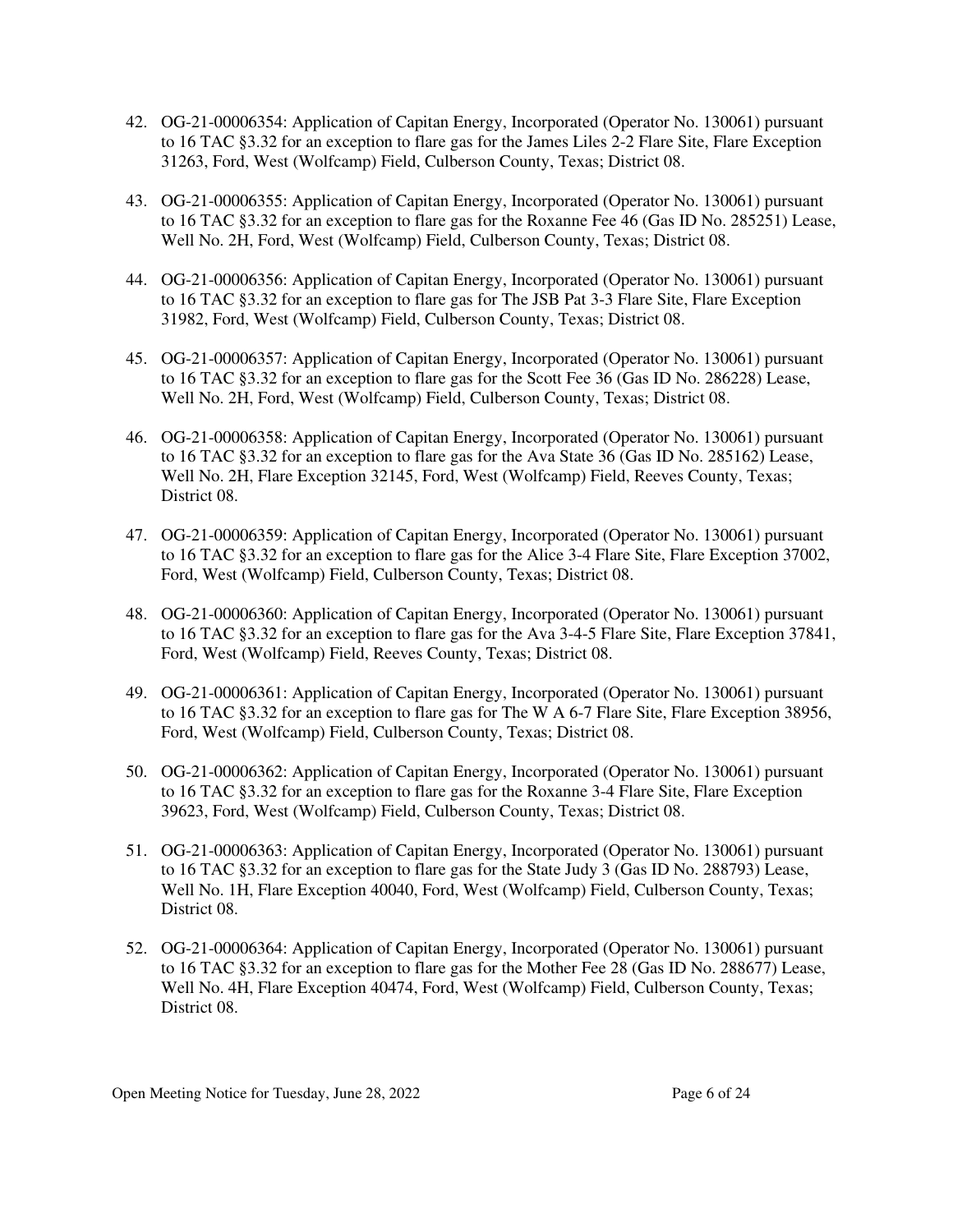- 53. OG-21-00006365: Application of Capitan Energy, Incorporated (Operator No. 130061) pursuant to 16 TAC §3.32 for an exception to flare gas for The William 3-4 Flare Site, Flare Exception 41364, Ford, West (Wolfcamp) Field, Culberson County, Texas; District 08.
- 54. OG-21-00006366: Application of Capitan Energy, Incorporated (Operator No. 130061) pursuant to 16 TAC §3.32 for an exception to flare gas for the Scott Fee 36 (Gas ID No. 288567) Lease, Well No. 4H, Flare Exception 42035, Ford, West (Wolfcamp) Field, Culberson County, Texas; District 08.
- 55. OG-21-00006367: Application of Capitan Energy, Incorporated (Operator No. 130061) pursuant to 16 TAC §3.32 for an exception to flare gas for the Scott 5-6 Flare Site, Flare Exception 42036, Ford, West (Wolfcamp) Field, Culberson County, Texas; District 08.
- 56. OG-21-00006368: Application of Capitan Energy, Incorporated (Operator No. 130061) pursuant to 16 TAC §3.32 for an exception to flare gas for the Mother Fee 28 (Gas ID No. 288678) Lease, Well No. 3H, Flare Exception 42260, Ford, West (Wolfcamp) Field, Culberson County, Texas; District 08.
- 57. OG-21-00006369: Application of Capitan Energy, Incorporated (Operator No. 130061) pursuant to 16 TAC §3.32 for an exception to flare gas for the Dale 2-3 Flare Site, Flare Exception 46582, Ford, West (Wolfcamp) Field, Culberson County, Texas; District 08.
- 58. OG-21-00006370: Application of Capitan Energy, Incorporated (Operator No. 130061) pursuant to 16 TAC §3.32 for an exception to flare gas for the Dale 4-5 Flare Site, Flare Exception 46584, Ford, West (Wolfcamp) Field, Culberson County, Texas; District 08.

# **OIL AND GAS CONSENT AGENDA** (95 items; numbers 59 - 153)

- 59. OG-22-00008510: Application of CGS Operating, LLC (Operator No. 142194) to consider consolidation of the Patricia, West (Spraberry) Field into the Spraberry (Trend Area) Field, Dawson County, Texas; District 08 and 8A.
- 60. OG-22-00008620: Application of Citation Oil and Gas Corp. (Operator No. 154235) pursuant to 16 TAC §3.32 for an exception to flare gas for the Settles Central Facility, Commingle Permit No. 08-5316, Howard-Glasscock (Wolfcamp 7400) and/or Howard Glasscock (Consolidated) Fields, Howard and Glasscock Counties, Texas; District 08.
- 61. OG-22-00008621: Application of Citation Oil and Gas Corp. (Operator No. 154235) pursuant to 16 TAC §3.32 for an exception to flare gas for the Settles North Facility, Commingle Permit No. 08-6829, Howard-Glasscock (Wolfcamp 7400) and/or Howard Glasscock (Consolidated) Fields, Howard and Glasscock Counties, Texas; District 08.
- 62. OG-22-00008622: Application of Citation Oil and Gas Corp. (Operator No. 154235) pursuant to 16 TAC §3.32 for an exception to flare gas for the Settles West Facility, Commingle Permit No. 08-2766, Howard-Glasscock (Wolfcamp 7400) and/or Howard Glasscock (Consolidated) Fields, Howard and Glasscock Counties, Texas; District 08.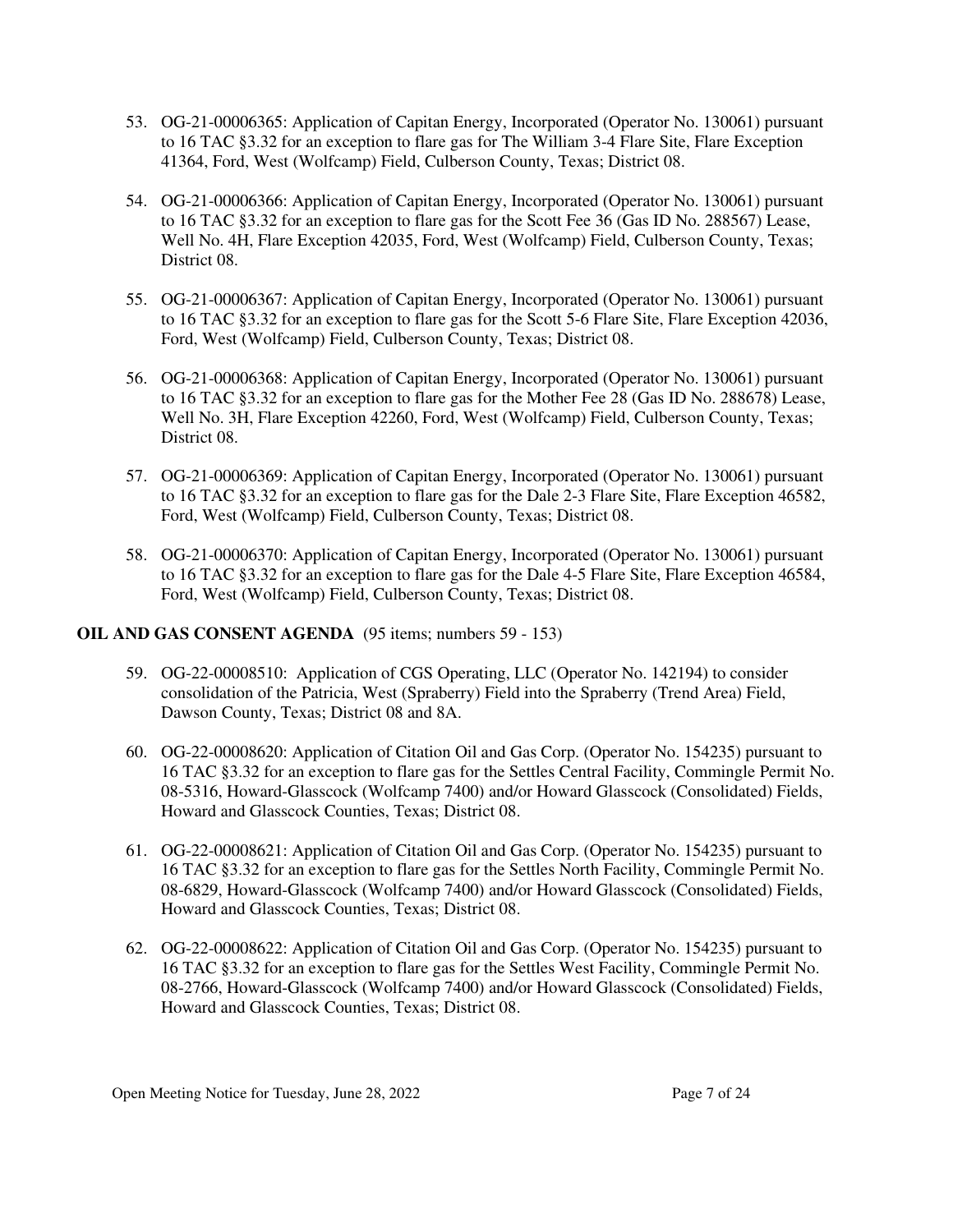- 63. OG-22-00008623: Application of Citation Oil and Gas Corp. (Operator No. 154235) pursuant to 16 TAC §3.32 for an exception to flare gas for the Chalk North Facility, Commingle Permit No. 08-6627, Howard-Glasscock (Wolfcamp 7400) and/or Howard Glasscock (Consolidated) Fields, Howard and Glasscock Counties, Texas; District 08.
- 64. OG-22-00008624: Application of Citation Oil and Gas Corp. (Operator No. 154235) pursuant to 16 TAC §3.32 for an exception to flare gas for the Chalk G, Mary Chalk, and Douthit Facilities, Commingle Permit No. 08-5387, Howard-Glasscock (Wolfcamp 7400) and/or Howard Glasscock (Consolidated) Fields, Howard and Glasscock Counties, Texas; District 08.
- 65. OG-22-00008625: Application of Citation Oil and Gas Corp. (Operator No. 154235) pursuant to 16 TAC §3.32 for an exception to flare gas for the Reed Facility, Commingle Permit No. 08-6545, Howard-Glasscock (Wolfcamp 7400) and/or Howard Glasscock (Consolidated) Fields, Howard and Glasscock Counties, Texas; District 08.
- 66. OG-22-00008630: Application of Citation Oil and Gas Corp. (Operator No. 154235) pursuant to 16 TAC §3.32 for an exception to flare gas for the Cole, Doris Lease (32118), Well No. 14D, Howard-Glasscock (Wolfcamp 7400) and/or Howard Glasscock (Consolidated) Fields, Howard and Glasscock Counties, Texas; District 08.
- 67. OG-22-00008631: Application of Citation Oil and Gas Corp. (Operator No. 154235) pursuant to 16 TAC §3.32 for an exception to flare gas for the Chalk Duncan VRU and Chalk E VRU, Commingle Permit No. 08-2757, Howard-Glasscock (Wolfcamp 7400) and/or Howard Glasscock (Consolidated) Fields, Howard and Glasscock Counties, Texas; District 08.
- 68. OG-21-00008304: Application of Ring Energy, Inc. (Operator No. 712382) pursuant to 16 TAC §3.32 for an exception to flare gas for the Badger 709 C (70741) Lease, Platang (San Andres) Field, Yoakum County, Texas; District 8A.
- 69. OG-21-00008305: Application of Ring Energy, Inc. (Operator No. 712382) pursuant to 16 TAC §3.32 for an exception to flare gas for the Wishbone Farms 710 A (70792) Lease, Platang (San Andres) Field, Yoakum County, Texas; District 8A.
- 70. OG-21-00008306: Application of Ring Energy, Inc. (Operator No. 712382) pursuant to 16 TAC §3.32 for an exception to flare gas for the Wishbone Farms 710 (70669) Lease, Platang (San Andres) Field, Yoakum County, Texas; District 8A.
- 71. OG-21-00008307: Application of Ring Energy, Inc. (Operator No. 712382) pursuant to 16 TAC §3.32 for an exception to flare gas for the Sooner 662 A (70791) Lease, Platang (San Andres) Field, Yoakum County, Texas; District 8A.
- 72. OG-21-00008308: Application of Ring Energy, Inc. (Operator No. 712382) pursuant to 16 TAC §3.32 for an exception to flare gas for the Sooner 662 (70691) Lease, Platang (San Andres) Field, Yoakum County, Texas; District 8A.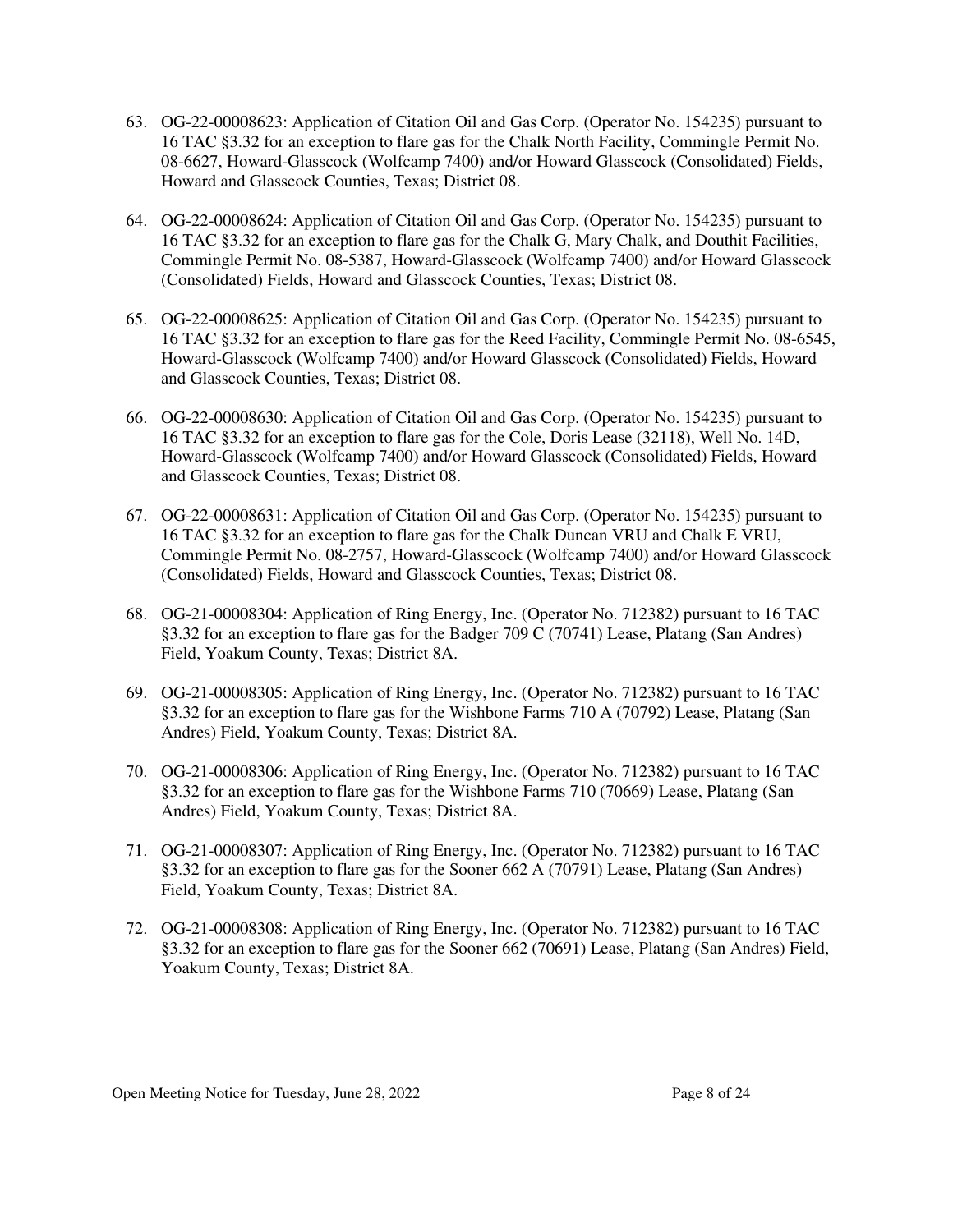- 73. OG-21-00008309: Application of Ring Energy, Inc. (Operator No. 712382) pursuant to 16 TAC §3.32 for an exception to flare gas for the Smokey 399 A (71021) Lease, Platang (San Andres) Field, Yoakum County, Texas; District 8A.
- 74. OG-21-00008310: Application of Ring Energy, Inc. (Operator No. 712382) pursuant to 16 TAC §3.32 for an exception to flare gas for the Smokey 399 (71020) Lease, Platang (San Andres) Field, Yoakum County, Texas; District 8A.
- 75. OG-21-00008311: Application of Ring Energy, Inc. (Operator No. 712382) pursuant to 16 TAC §3.32 for an exception to flare gas for the Reveille 644 B (70790) Lease, Platang (San Andres) Field, Yoakum County, Texas; District 8A.
- 76. OG-21-00008312: Application of Ring Energy, Inc. (Operator No. 712382) pursuant to 16 TAC §3.32 for an exception to flare gas for the Matador 646 C (70793) Lease, Platang (San Andres) Field, Yoakum County, Texas; District 8A.
- 77. OG-21-00008314: Application of Ring Energy, Inc. (Operator No. 712382) pursuant to 16 TAC §3.32 for an exception to flare gas for the Matador 646 B (70728) Lease, Platang (San Andres) Field, Yoakum County, Texas; District 8A.
- 78. OG-21-00008315: Application of Ring Energy, Inc. (Operator No. 712382) pursuant to 16 TAC §3.32 for an exception to flare gas for the Matador 646 (70586) Lease, Platang (San Andres) Field, Yoakum County, Texas; District 8A.
- 79. OG-21-00008316: Application of Ring Energy, Inc. (Operator No. 712382) pursuant to 16 TAC §3.32 for an exception to flare gas for the Longhorn 708 (70823) Lease, Platang (San Andres) Field, Yoakum County, Texas; District 8A.
- 80. OG-21-00008317: Application of Ring Energy, Inc. (Operator No. 712382) pursuant to 16 TAC §3.32 for an exception to flare gas for the HullaBaloo 648 (70751) Lease, Platang (San Andres) Field, Yoakum County, Texas; District 8A.
- 81. OG-21-00008319: Application of Ring Energy, Inc. (Operator No. 712382) pursuant to 16 TAC §3.32 for an exception to flare gas for the Cowboy Joe 708 (70872) Lease, Platang (San Andres) Field, Yoakum County, Texas; District 8A.
- 82. OG-21-00008320: Application of Ring Energy, Inc. (Operator No. 712382) pursuant to 16 TAC §3.32 for an exception to flare gas for the Cougar 726 (70740) Lease, Platang (San Andres) Field, Yoakum County, Texas; District 8A.
- 83. OG-21-00008321: Application of Ring Energy, Inc. (Operator No. 712382) pursuant to 16 TAC §3.32 for an exception to flare gas for the Bucky 711 A (70811) Lease, Platang (San Andres) Field, Yoakum County, Texas; District 8A.
- 84. OG-21-00008322: Application of Ring Energy, Inc. (Operator No. 712382) pursuant to 16 TAC §3.32 for an exception to flare gas for the Bruce E Gentry Jr. A (70765) Lease, Platang (San Andres) Field, Yoakum County, Texas; District 8A.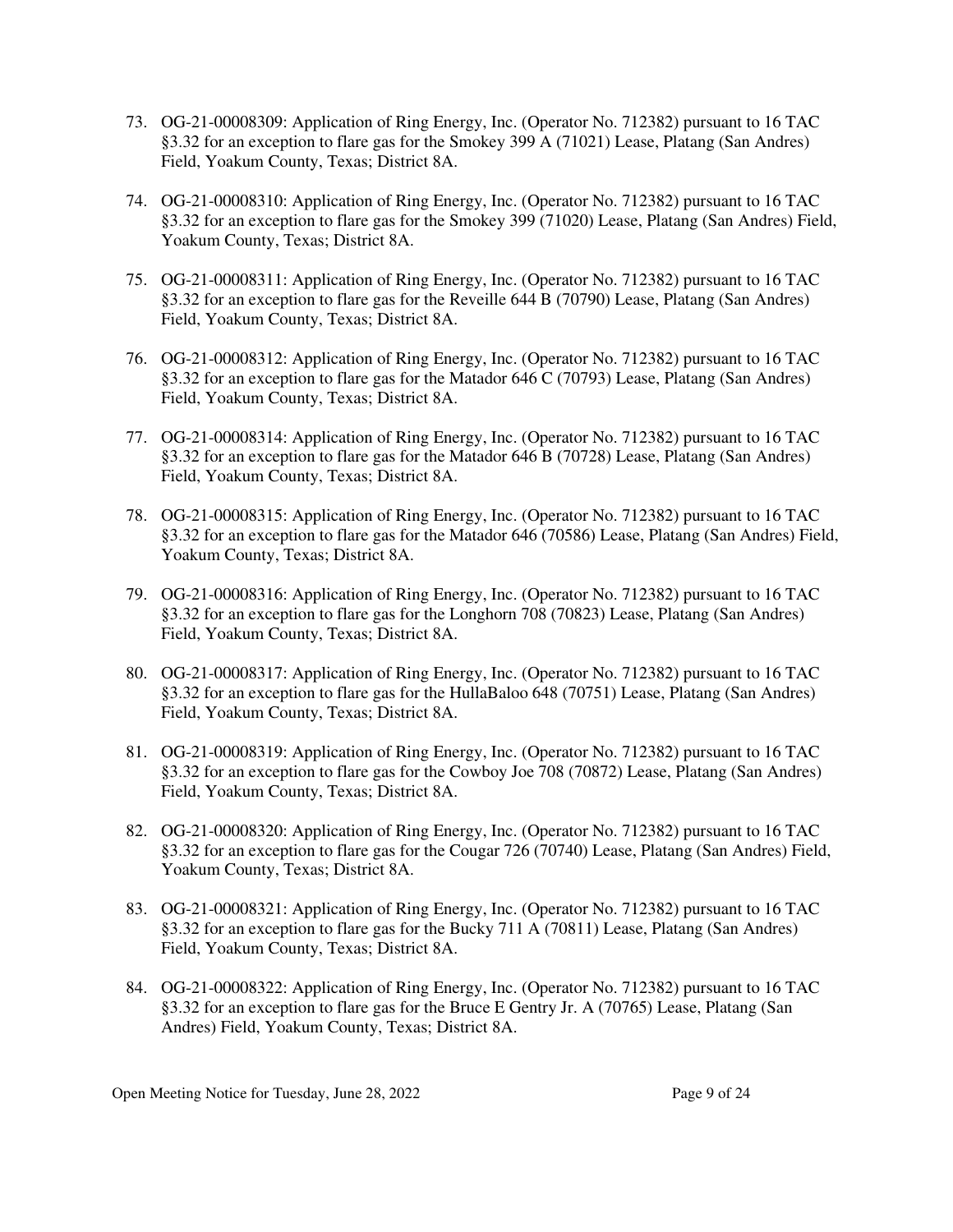- 85. OG-21-00008323: Application of Ring Energy, Inc. (Operator No. 712382) pursuant to 16 TAC §3.32 for an exception to flare gas for the Bruce E Gentry Jr 647 (70668) Lease, Platang (San Andres) Field, Yoakum County, Texas; District 8A.
- 86. OG-21-00008324: Application of Ring Energy, Inc. (Operator No. 712382) pursuant to 16 TAC §3.32 for an exception to flare gas for the Bearkat 599 (70534) Lease, Platang (San Andres) Field, Yoakum County, Texas; District 8A.
- 87. OG-21-00007868: Application of Kinder Morgan Production Co LLC (Operator No. 463316) pursuant to 16 TAC §3.32 for an exception to flare gas for the S Womack (70857) Lease, Snyder, North (Strawn) Field, Scurry County, Texas; District 8A.
- 88. OG-22-00009036: Application of Marathon Oil EF LLC (Operator No. 525398) pursuant to 16 TAC §3.32 for an exception to flare gas for the West Karnes Central Facility, Commingle Permit No. 02-5822, Eagleville (Eagle Ford-2), Sugarkane (Eagle Ford) and Sugarkane (Austin Chalk) Fields, Karnes County, Texas; District 02.
- 89. OG-22-00009038: Application of Marathon Oil EF LLC (Operator No. 525398) pursuant to 16 TAC §3.32 for an exception to flare gas for the South Sugarloaf Central Facility, Commingle Permit No. 02-5464, Eagleville (Eagle Ford-2), Sugarkane (Eagle Ford) and Sugarkane (Austin Chalk) Fields, Karnes County, Texas; District 02.
- 90. OG-22-00009040: Application of Marathon Oil EF LLC (Operator No. 525398) pursuant to 16 TAC §3.32 for an exception to flare gas for the Challenger Central Facility, Commingle Permit No. 02-5613, Eagleville (Eagle Ford-2), Sugarkane (Eagle Ford) and Sugarkane (Austin Chalk) Fields, Karnes County, Texas; District 02.
- 91. OG-22-00009051: Application of Marathon Oil EF LLC (Operator No. 525398) pursuant to 16 TAC §3.32 for an exception to flare gas for the West Sugarloaf Central Facility, Commingle Permit No. 02-5471, Eagleville (Eagle Ford-2), Sugarkane (Eagle Ford) and Sugarkane (Austin Chalk) Fields, Karnes County, Texas; District 02
- 92. OG-22-00009007: Application of Marathon Oil EF LLC (Operator No. 525398) for an exception to 16 TAC §3.32 for the South Karnes Central Facility, Commingle Permit No. 02-5929, Eagleville (Eagle Ford-2), Sugarkane (Eagle Ford) and Sugarkane (Austin Chalk) Fields, Karnes County, Texas; District 02.
- 93. OG-22-00009008: Application of Marathon Oil EF LLC (Operator No. 525398) for an exception to 16 TAC §3.32 for the San Christoval Ranch 5715 Central Facility, Commingle Permit No. 02- 5715, Eagleville (Eagle Ford-2), Sugarkane (Eagle Ford) and Sugarkane (Austin Chalk) Fields, Karnes County, Texas; District 02.
- 94. OG-22-00009009: Application of Marathon Oil EF LLC (Operator No. 525398) for an exception to 16 TAC §3.32 for the North Longhorn Central Facility, Commingle Permit No. 02-5368, Eagleville (Eagle Ford-2), Sugarkane (Eagle Ford) and Sugarkane (Austin Chalk) Fields, Karnes County, Texas; District 02.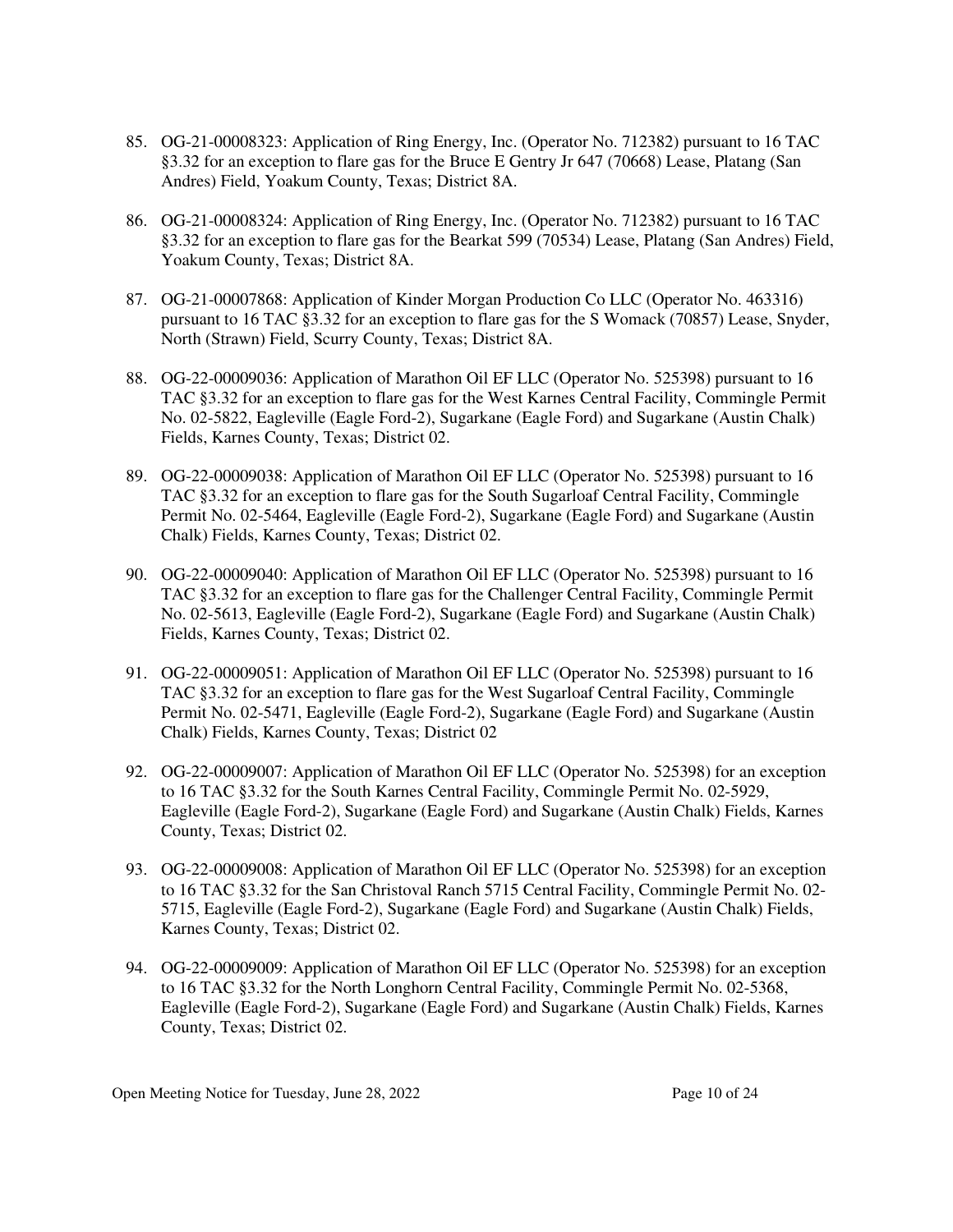- 95. OG-22-00009010: Application of Marathon Oil EF LLC (Operator No. 525398) for an exception to 16 TAC §3.32 for the East Longhorn Central Facility, Commingle Permit No. 02-5312, Eagleville (Eagle Ford-2), Sugarkane (Eagle Ford) and Sugarkane (Austin Chalk) Fields, Karnes County, Texas; District 02.
- 96. OG-22-00008963: Application of Recoil Resources Operating, Inc. (Operator No. 696482) for an exception to 16 TAC §3.32 for the Heider CF #1, Commingle Permit No. 01-6378, Eagleville (Eagle Ford-1) Field, Wilson County, Texas; District 01.
- 97. OG-22-00008871: Application of Lonestar Operating, LLC (Operator No. 507495) for an exception to 16 TAC §3.32 for the Culpepper Unit No. 3 (17870) Lease, Eagleville (Eagle Ford-1) Field, Gonzales County, Texas; District 01.
- 98. OG-22-00008917: Application of Magnolia Oil & Gas Operating LLC (Operator No. 521544) for an exception to 16 TAC §3.32 for the Margaret Ann CPF-B, Commingle Permit No. 02-6169, Eagleville (Eagle Ford-2) and Sugarkane (Austin Chalk) Fields, Karnes County, Texas; District 02.
- 99. OG-21-00006401: Application of 1776 Energy Operators, LLC (Operator No. 953562) for an exception to 16 TAC §3.32 for the Maali (15395) Lease, Flare Exception 37763, Eagleville (Eagle Ford-1) Field, Gonzales County, Texas; District 01.
- 100. OG-21-00006402: Application of 1776 Energy Operators, LLC (Operator No. 953562) for an exception to 16 TAC §3.32 for the Perkins (15427) Lease, Flare Exception 37763, Eagleville (Eagle Ford-1) Field, Gonzales County, Texas; District 01.
- 101. OG-21-00006403: Application of 1776 Energy Operators, LLC (Operator No. 953562) for an Exception to 16 TAC §3.32 for the Koenning Unit (15394) Lease, Flare Exception 37763, Eagleville (Eagle Ford-1) Field, Gonzales County, Texas; District 01.
- 102. OG-21-00008173: Application of Highpeak Energy Holdings, LLC (Operator No. 385826) pursuant to 16 TAC §3.32 for an exception to flare gas for the White CTB, Commingle Permit No. 08-9649, Spraberry (Trend Area) Field, Borden and Howard Counties, Texas; District 08; Order Nunc Pro Tunc.
- 103. OG-21-00008431: Application of Matador Production Company (Operator No. 532993) pursuant to 16 TAC §3.32 for an exception to flare gas for the Johnson 44-02S-B53 WF TB Facility, Commingle Permit No. 08-7693, Phantom (Wolfcamp) and Two Georges (Bone Spring) Fields, Loving County, Texas; District 08. Order Nunc Pro Tunc.
- 104. OG-21-00008434: Application of Matador Production Company (Operator No. 532993) pursuant to 16 TAC §3.32 for an exception to flare gas for the Barnett TB Facility, Commingle Permit No. 08-7548, Phantom (Wolfcamp) and Two Georges (Bone Spring) Fields, Loving County, Texas; District 08. Order Nunc Pro Tunc.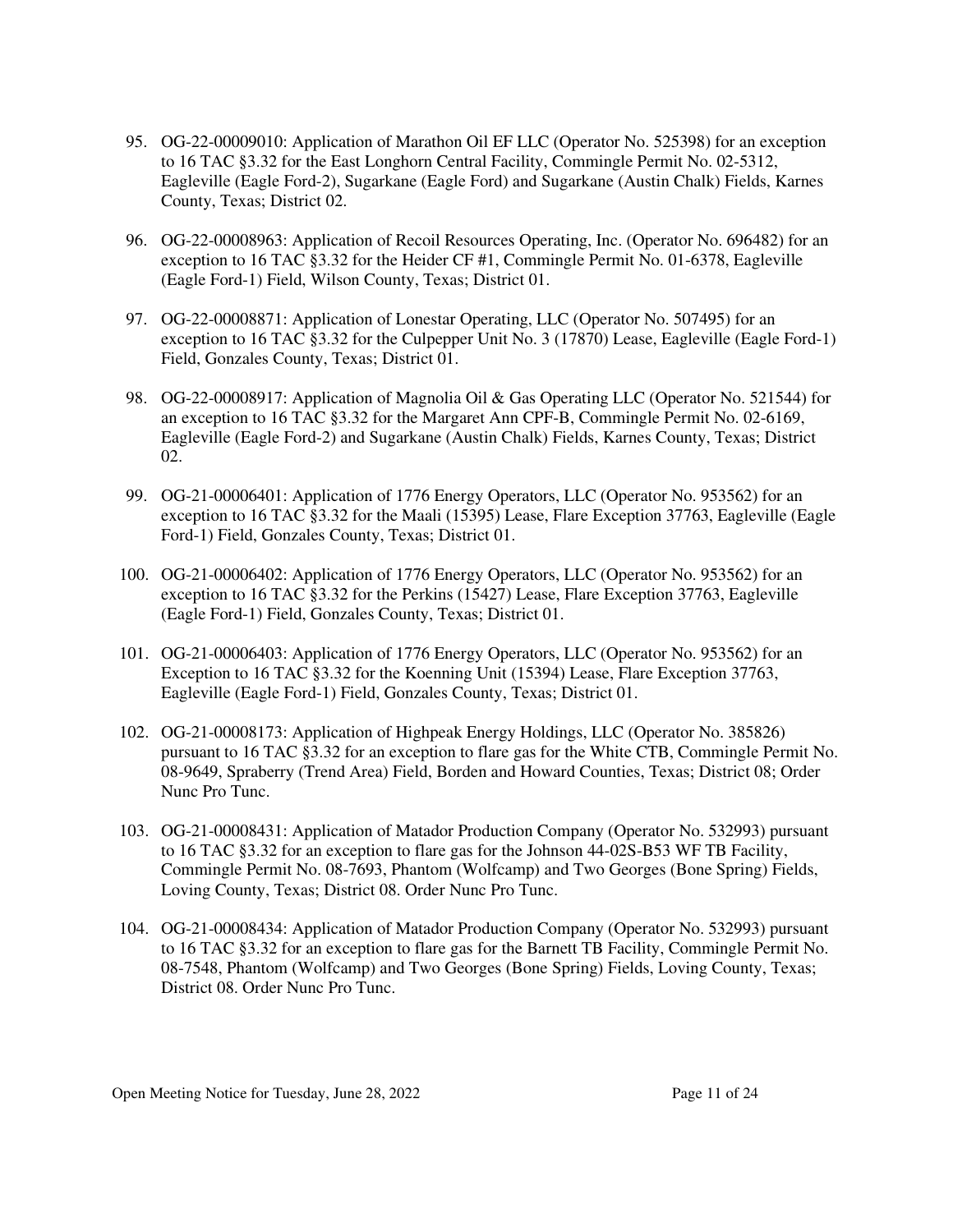- 105. OG-22-00008745: Application of Steward Energy II, LLC (Operator No. 819609) to cancel overproduction for the Platang (San Andres) Field, Field No. 71823666, Cochran, Gaines, and Yoakum Counties; District 8A.
- 106. OG-21-00007723: Application of XTO Energy Inc. (Operator No. 945936) to consider a net gasoil ratio and cancellation of overproduction for the Kriti C#-6-7 SB4 (52776) Lease, Wolfbone (Trend Area) Field, Pecos County; District 08.
- 107. OG-21-00007727: Application of Matador Production Company (Operator No. 532993) to cancel overproduction for the Larson 04-TTT-B02 (52877), Two Georges (Bone Spring) Field, Loving County, Texas; District 08.
- 108. OG-22-00008826: Application of Winchester Energy, LLC (Operator No. 931328) to consider unitization and secondary recovery authority and approval as an entity for density purposes for the Jocelyn-Varn (Fry Sand) Unit Lease, Jocelyn-Varn (Fry) Field, and to consolidate the Jocelyn-Varn (Fry, Upper) and Jocelyn-Varn (Fry, Middle) Fields into the Jocelyn-Varn (Fry) Field, Taylor County, Texas; District 7B.
- 109. OG-22-00008825: Application of White Rock Oil & Gas, LLC (Operator No. 916958) to consider unitization and secondary recovery authority for the North Jenkins Clearfork Unit Lease, Jenkins, North (Clearfork) Field, Gaines County, Texas; District 8A.
- 110. OG-21-00006855: Application of Permian Deep Rock Oil Co., LLC (Operator No. 655805) for a Blanket Exception to 16 TAC §§3.26 and/or 3.27 for surface commingling authority for the charger unit area, including current and future commission leases, Spraberry (Trend Area) Field, Midland County, Texas; District 08.
- 111. OG-21-00007528: Application of Permian Deep Rock Oil Co., LLC (Operator No. 655805) for a Blanket Exception to 16 TAC §§3.26 and/or 3.27 for surface commingling authority for the mustang unit area, including current and future commission leases, Spraberry (Trend Area) Field, Midland County, Texas; District 08.
- 112. OG-22-00008890: Application of Permian Deep Rock Oil Co., LLC (Operator No. 655805) and Midland Petro D.C. Partners, LLC pursuant to the Mineral Interest Pooling Act for the Chaparral 110 Pooled Unit Well No. 110UH, Spraberry (Trend Area) Field, Midland County, Texas; District 08.
- 113. OG-22-00008891: Application of Permian Deep Rock Oil Co., LLC (Operator No. 655805) and Midland Petro D.C. Partners, LLC pursuant to the Mineral Interest Pooling Act for the Knight 110 Pooled Unit Well No. 110UH, Spraberry (Trend Area) Field, Midland County, Texas; District 08.
- 114. OG-22-00008892: Application of Permian Deep Rock Oil Co., LLC (Operator No. 655805) and Midland Petro D.C. Partners, LLC pursuant to the Mineral Interest Pooling Act for the Knight 115 Pooled Unit Well No. 115WA, Spraberry (Trend Area) Field, Midland County, Texas; District 08.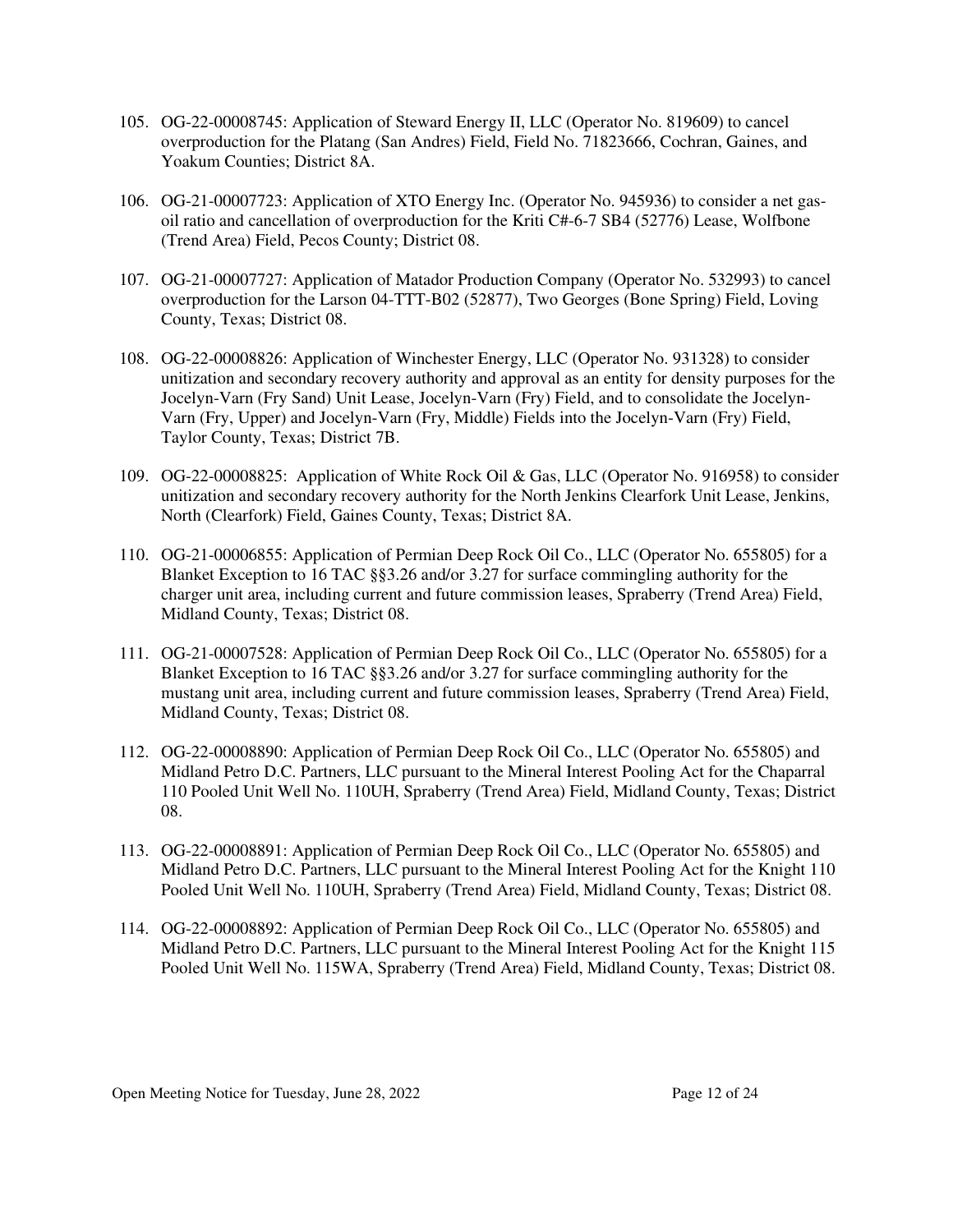- 115. OG-22-00008893: Application of Permian Deep Rock Oil Co., LLC (Operator No. 655805) and Midland Petro D.C. Partners, LLC pursuant to the Mineral Interest Pooling Act for the Knight 120 Pooled Unit Well No. 120WB, Spraberry (Trend Area) Field, Midland County, Texas; District 08.
- 116. OG-22-00008894: Application of Permian Deep Rock Oil Co., LLC (Operator No. 655805) and Midland Petro D.C. Partners, LLC pursuant to the Mineral Interest Pooling Act for the Knight 125 Pooled Unit Well No. 125WA, Spraberry (Trend Area) Field, Midland County, Texas; District 08.
- 117. OG-22-00008895: Application of Permian Deep Rock Oil Co., LLC (Operator No. 655805) and Midland Petro D.C. Partners, LLC pursuant to the Mineral Interest Pooling Act for the Knight 130 Pooled Unit Well No. 130WB, Spraberry (Trend Area) Field, Midland County, Texas; District 08.
- 118. OG-22-00008896: Application of Permian Deep Rock Oil Co., LLC (Operator No. 655805) and Midland Petro D.C. Partners, LLC pursuant to the Mineral Interest Pooling Act for the Knight 135 Pooled Unit Well No. 135WA, Spraberry (Trend Area) Field, Midland County, Texas; District 08.
- 119. OG-22-00008897: Application of Permian Deep Rock Oil Co., LLC (Operator No. 655805) and Midland Petro D.C. Partners, LLC pursuant to the Mineral Interest Pooling Act for the Knight 140 Pooled Unit Well No. 140UH, Spraberry (Trend Area) Field, Midland County, Texas; District 08.
- 120. OG-22-00008898: Application of Permian Deep Rock Oil Co., LLC (Operator No. 655805) and Midland Petro D.C. Partners, LLC pursuant to the Mineral Interest Pooling Act for the Knight 145 Pooled Unit Well No. 145WA, Spraberry (Trend Area) Field, Midland County, Texas; District 08.
- 121. OG-22-00008899: Application of Permian Deep Rock Oil Co., LLC (Operator No. 655805) and Midland Petro D.C. Partners, LLC pursuant to the Mineral Interest Pooling Act for the Knight 150 Pooled Unit Well No. 150WB, Spraberry (Trend Area) Field, Midland County, Texas; District 08.
- 122. OG-22-00008900: Application of Permian Deep Rock Oil Co., LLC (Operator No. 655805) and Midland Petro D.C. Partners, LLC pursuant to the Mineral Interest Pooling Act for the Knight 155 Pooled Unit Well No. 155WA, Spraberry (Trend Area) Field, Midland County, Texas; District 08.
- 123. OG-22-00008901: Application of Permian Deep Rock Oil Co., LLC (Operator No. 655805) pursuant to the Mineral Interest Pooling Act for the Knight 160 Pooled Unit Well No. 160WB, Spraberry (Trend Area) Field, Midland County, Texas; District 08.
- 124. OG-22-00008933: Application of TEP Barnett USA, LLC (Operator No. 842986) pursuant to the Mineral Interest Pooling Act for the Truman-Chelsea MIPA 3H, Well No. 3H, Newark, East (Barnett Shale) Field, Tarrant County, Texas; District 09.
- 125. OG-22-00008934: Application of TEP Barnett USA, LLC (Operator No. 842986) pursuant to the Mineral Interest Pooling Act for the Truman-Chelsea MIPA 4H, Well No. 4H, Newark, East (Barnett Shale) Field, Tarrant County, Texas; District 09.
- 126. OG-22-00008935: Application of TEP Barnett USA, LLC (Operator No. 842986) pursuant to the Mineral Interest Pooling Act for the Truman-Chelsea MIPA 5H, Well No. 5H, Newark, East (Barnett Shale) Field, Tarrant County, Texas; District 09.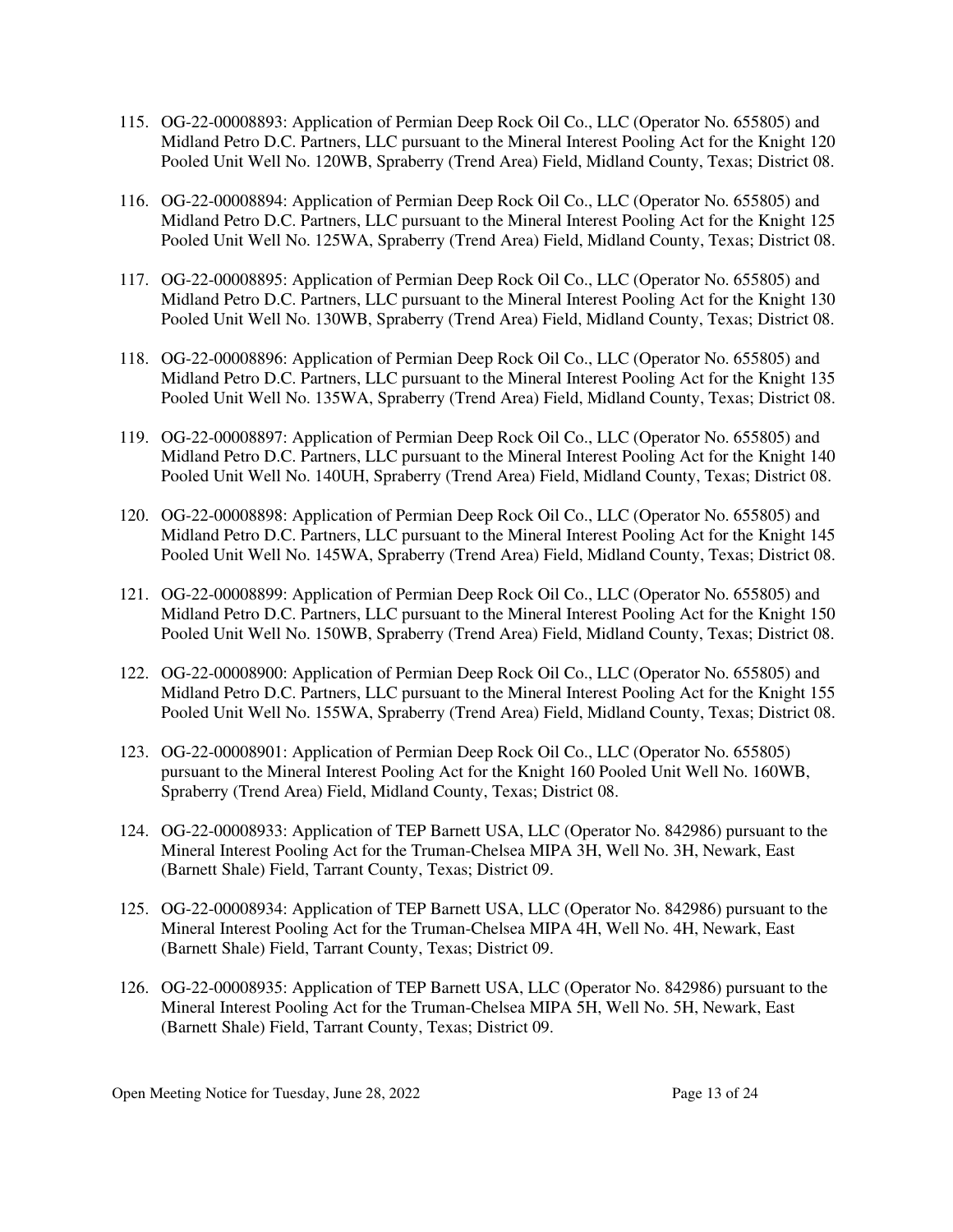- 127. OG-22-00008936: Application of TEP Barnett USA, LLC (Operator No. 842986) pursuant to the Mineral Interest Pooling Act for the Truman-Chelsea MIPA 6H, Well No. 6H, Newark, East (Barnett Shale) Field, Tarrant County, Texas; District 09.
- 128. OG-22-00008937: Application of TEP Barnett USA, LLC (Operator No. 842986) pursuant to the Mineral Interest Pooling Act for the Truman-Chelsea MIPA 7H, Well No. 7H, Newark, East (Barnett Shale) Field, Tarrant County, Texas; District 09.
- 129. OG-22-00008938: Application of TEP Barnett USA, LLC (Operator No. 842986) pursuant to the Mineral Interest Pooling Act for the Bobcat-GM West MIPA 3H, Well No. 3H, Newark, East (Barnett Shale) Field, Tarrant County, Texas; District 09.
- 130. OG-21-00008353: Application of TEP Barnett USA, LLC (Operator No. 842986) to amend the charge for risk for its Diamond Lynch MIPA 2H Unit, Newark East (Barnett Shale) Field, Tarrant County, Texas, MIPA unit granted pursuant to the Mineral Interest Pooling Act; District 09.
- 131. OG-21-00008354: Application of TEP Barnett USA, LLC (Operator No. 842986) to amend the charge for risk for its Diamond Lynch MIPA 3H Unit, Newark East (Barnett Shale) Field, Tarrant County, Texas, MIPA unit granted pursuant to the Mineral Interest Pooling Act; District 09.
- 132. OG-21-00008355: Application of TEP Barnett USA, LLC (Operator No. 842986) to amend the charge for risk for its Diamond Lynch MIPA 4H Unit, Newark East (Barnett Shale) Field, Tarrant County, Texas, MIPA unit granted pursuant to the Mineral Interest Pooling Act; District 09.
- 133. OG-21-00008356: Application of TEP Barnett USA, LLC (Operator No. 842986) to amend the charge for risk for its Diamond Volunteer Hills MIPA H Unit, Newark East (Barnett Shale) Field, Tarrant County, Texas, MIPA unit granted pursuant to the Mineral Interest Pooling Act; District 09.
- 134. OG-21-00008357: Application of TEP Barnett USA, LLC (Operator No. 842986) to amend the charge for risk for its Polyhawk MIPA 7H Unit, Newark East (Barnett Shale) Field, Tarrant County, Texas, MIPA unit granted pursuant to the Mineral Interest Pooling Act; District 09.
- 135. OG-21-00008358: Application of TEP Barnett USA, LLC (Operator No. 842986) to amend the charge for risk for its Polyhawk B Vol MIPA 1H Unit, Newark East (Barnett Shale) Field, Tarrant County, Texas, MIPA unit granted pursuant to the Mineral Interest Pooling Act; District 09.
- 136. OG-21-00008359: Application of TEP Barnett USA, LLC (Operator No. 842986) to amend the charge for risk for its RPV Hawk B MIPA 1H Unit, Newark East (Barnett Shale) Field, Tarrant County, Texas, MIPA unit granted pursuant to the Mineral Interest Pooling Act; District 09.
- 137. OG-21-00008360: Application of TEP Barnett USA, LLC (Operator No. 842986) to amend the charge for risk for its RPV Hawk B MIPA 2H Unit, Newark East (Barnett Shale) Field, Tarrant County, Texas, MIPA unit granted pursuant to the Mineral Interest Pooling Act; District 09.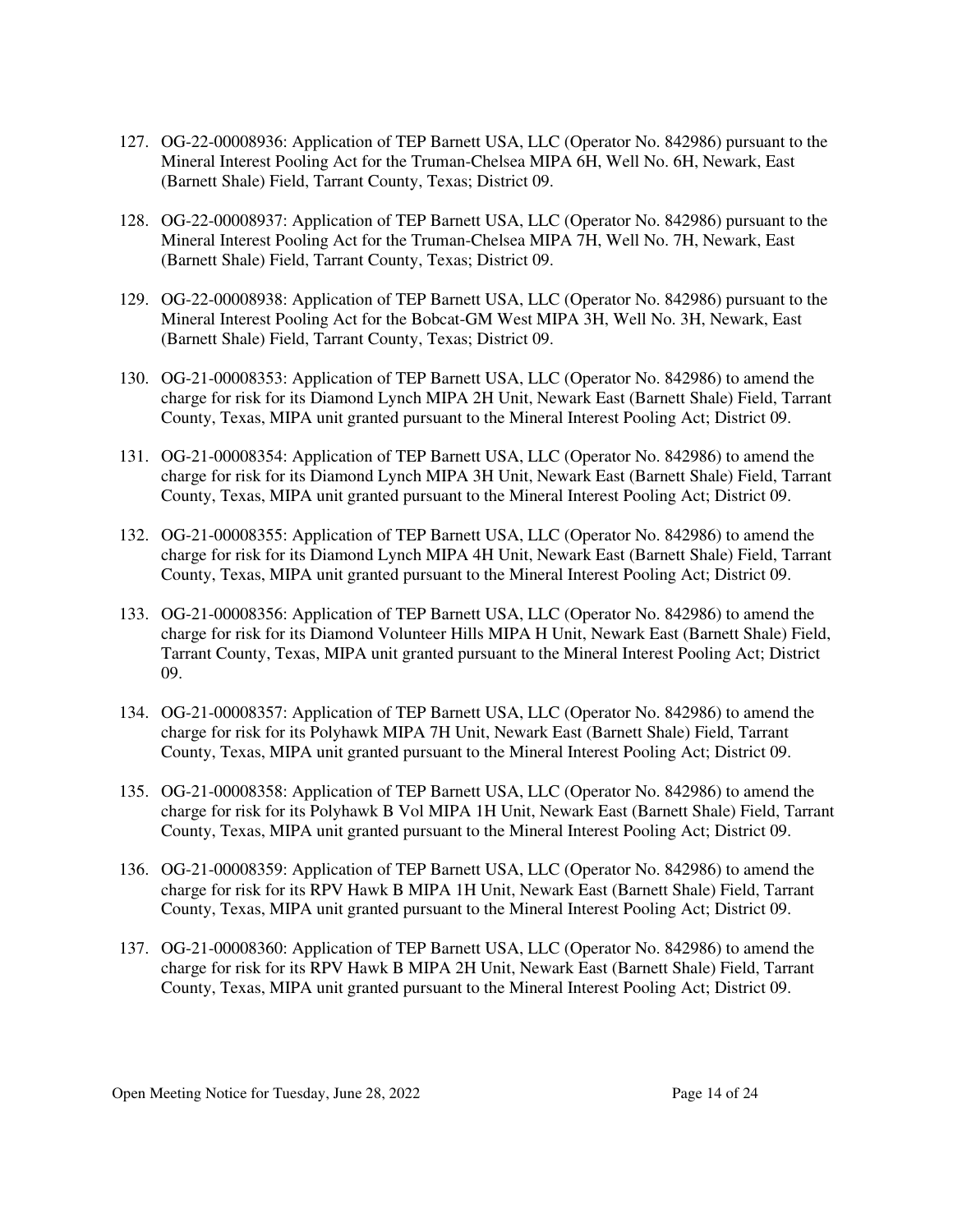- 138. OG-21-00008361: Application of TEP Barnett USA, LLC (Operator No. 842986) to amend the charge for risk for its RPV Hills B MIPA 2H Unit, Newark East (Barnett Shale) Field, Tarrant County, Texas, MIPA unit granted pursuant to the Mineral Interest Pooling Act; District 09.
- 139. OG-22-00009188: Single Signature P-4 Filing of Terra Fina Energy LLC (Operator No. 843271) for the Floice Gas Unit (Gas ID No. 203937), Well No. 1, Naconiche Creek (Rod.-TP Cons.) Field, Nacogdoches County, Texas to change the operator from Weatherly Oil & Gas, LLC (Operator No. 902815) to Terra Fina Energy LLC; District 06.
- 140. OG-22-00009189: Single Signature P-4 Filing of Terra Fina Energy LLC (Operator No. 843271) for the Emmett Gas Unit (Gas ID No. 150840), Well No. 1, Naconiche Creek (Rod. -TP Cons.) Field, Nacogdoches County, Texas to change the operator from Weatherly Oil & Gas, LLC (Operator No. 902815) to Terra Fina Energy LLC; District 06.
- 141. OG-22-00009190: Single Signature P-4 Filing of Terra Fina Energy LLC (Operator No. 843271) for the Emmett Gas Unit (Gas ID No. 230635) Lease, Well No. 2, Naconiche Creek (Rod.-TP Cons.) Field, Nacogdoches County, Texas to change the operator from Weatherly Oil & Gas, LLC (Operator No. 902815) to Terra Fina Energy LLC; District 06.
- 142. OG-22-00009191: Single Signature P-4 Filing of Terra Fina Energy LLC (Operator No. 843271) for the Temple-Inland Gas Unit (Gas ID No. 228868) Lease, Well No. 5, Naconiche Creek (Rod.- TP Cons.) Field, Nacogdoches County, Texas to change the operator from Weatherly Oil & Gas, LLC (Operator No. 902815) to Terra Fina Energy LLC; District 06.
- 143. OG-22-00008134: Single Signature P-4 Filing of Little Oil & Gas (Operator No. 503644) for the Whittenburg -A- (02237) Lease, Well Nos. 2, 4, 6W and 7, Panhandle Hutchinson County Field, Hutchinson County, Texas, to change the operator from Restoration Energy LLC (Operator No. 703470) to Little Oil & Gas; District 10.
- 144. OG-22-00008750: Single Signature P-4 Filing of Sheldon Resources, L.P. (Operator No. 773815) for the Kilman, Ray (05288) Lease, Well No. 1, Cherokee (Austin Chalk, Lo.) Field, Milam County, Texas, to change the operator from CXL Energy LLC (Operator No. 195770) to Sheldon Resources, L.P.; District 01.
- 145. OG-22-00008131: Single Signature P-4 Filing of Little Oil & Gas (Operator No. 503644) for the Dial -A- (01605) Lease, All Wells, Panhandle Hutchinson County Field, Hutchinson County, Texas, to change the operator from Restoration Energy LLC (Operator No. 703470) to Little Oil & Gas; District 10.
- 146. OG-22-00009616: Single Signature P-4 Filing of Seeker Oil Company, Incorporated (Operator No. 763165) for the Ramirez (11958) Lease, Well Nos. 1A, 2A, 3A, 4A, 5A, 6A, 7A, 8A, 9A, 13A, and 14A, Monksfield (350 Sand) Field, Bexar County, Texas, to change the operator from Ramirez, Valente (Operator No. 689495) to Seeker Oil Company, Incorporated; District 01.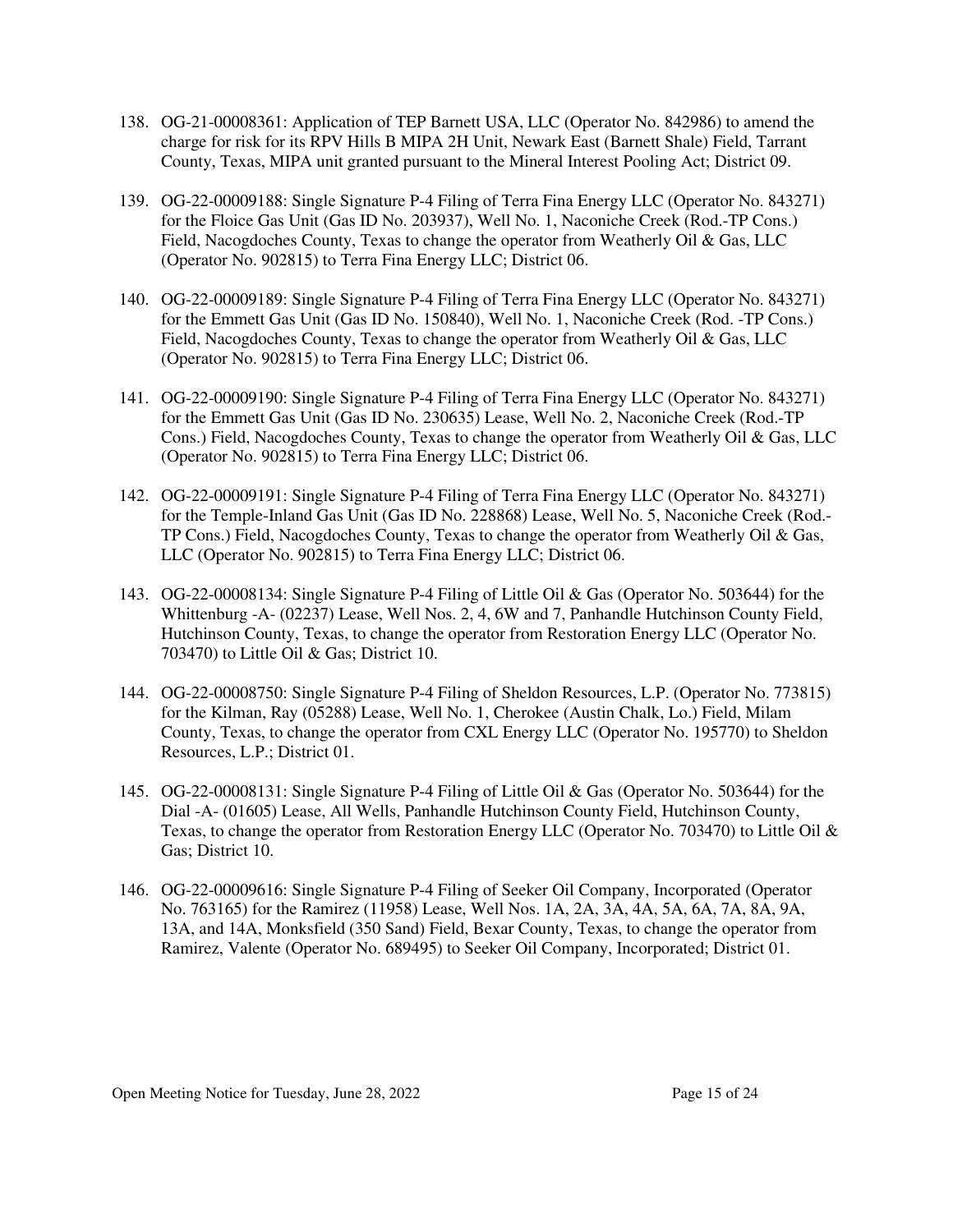- 147. OG-22-00009619: Single Signature P-4 Filing of Seeker Oil Company, Incorporated (Operator No. 763165) for the Ramirez (07518) Lease, Well No. 3, Alta Vista Field, Bexar County, Texas, to change the operator from Ramirez, Valente (Operator No. 689495) to Seeker Oil Company, Incorporated; District 01.
- 148. OG-22-00009154: Single Signature P-4 Filing of Gallo Petroleum, LLC (Operator No. 293275) for the Randals (68670) Lease, Well Nos. 1, 2, 3, 4 and 5, Revilo (Glorieta) Field, Scurry County, Texas, to change the operator from WTP Energy, Inc. (Operator No. 945233) to Gallo Petroleum, LLC; District 8A.
- 149. OG-22-00009305: Single Signature P-4 Filing of Roundhill Resources, LLC (Operator No. 730085) for the Diller, Virginia (18327) Lease, Well Nos. 3, 4, 6, 7, 506, 1T, 2T, 3T, and 4T, Shackelford County Regular Field, Shackelford County, Texas, to change the operator from Crow, Ken (Operator No. 191287) to Roundhill Resources, LLC; District 7B.
- 150. OG-22-00009385: Complaint of Walton Ranch, LP that Killer Rabbit Fields LLC (Operator No. 460397) does not have a good faith claim to operate the Westbrook (03262) Lease, Well Nos. 1A, 2A, 3A, and 5A, Kermit Field, Winkler County, Texas; District 08.
- 151. OG-22-00009387: Complaint of Walton Ranch, LP that Killer Rabbit Fields LLC (Operator No. 460397) does not have a good faith claim to operate the Cummins -11- A (32446) Lease, Well No. 5, Henderson Field, Winkler County, Texas; District 08.
- 152. OG-22-00008652: Enforcement Action against Leverage Operating, LLC (Operator No. 498751) for violations of statewide rules on the Crawford, Norris (06-12049) Lease, Well Nos. 1, 2, 3, 6, and 7, Slocum Field, Anderson County, Texas, District 06; Unopposed Motion for Rehearing. Violations of 16 TAC §3.14(b)(2).
- 153. OG-22-00008010: Enforcement Action against Brower Oil & Gas Co., Inc. (Operator No. 097494) for violations of statewide rules on the Rock Creek (7B-26211) Lease, Well No. 101, Norris (Caddo Congl) Field, Palo Pinto County, Texas, District 7B; Unopposed Motion for Rehearing. Violations of 16 TAC §3.14(b)(2).

# **OFFICE OF GENERAL COUNSEL**

#### **MASTER DEFAULT ORDERS** (2 items; numbers 154 - 155)

- 154. O&G 00007496: Enforcement action against Ruby Operating Company, Inc. (Operator No. 732775) for Violation of Statewide Rules on the Scott-Barton (7B-09039) Lease, Well Nos. 1, 2, 4, 5, 6, 7, 8, and 9, Callahan County Regular Field, Callahan County, Texas. Violation of 16 TAC  $\S$ §3.3(2), 3.8(d)(1), 3.13(a)(6)(A), and 3.14(b)(2).
- 155. O&G 00007554: Enforcement action against Ruby Operating Company, Inc (Operator No. 732775) for Violation of Statewide Rules on the Barton, Tom (7B-09195) Lease, Well Nos. 1, 3, and 5, Callahan County Regular Field, Callahan County, Texas. Violation of 16 TAC §3.14(b)(2).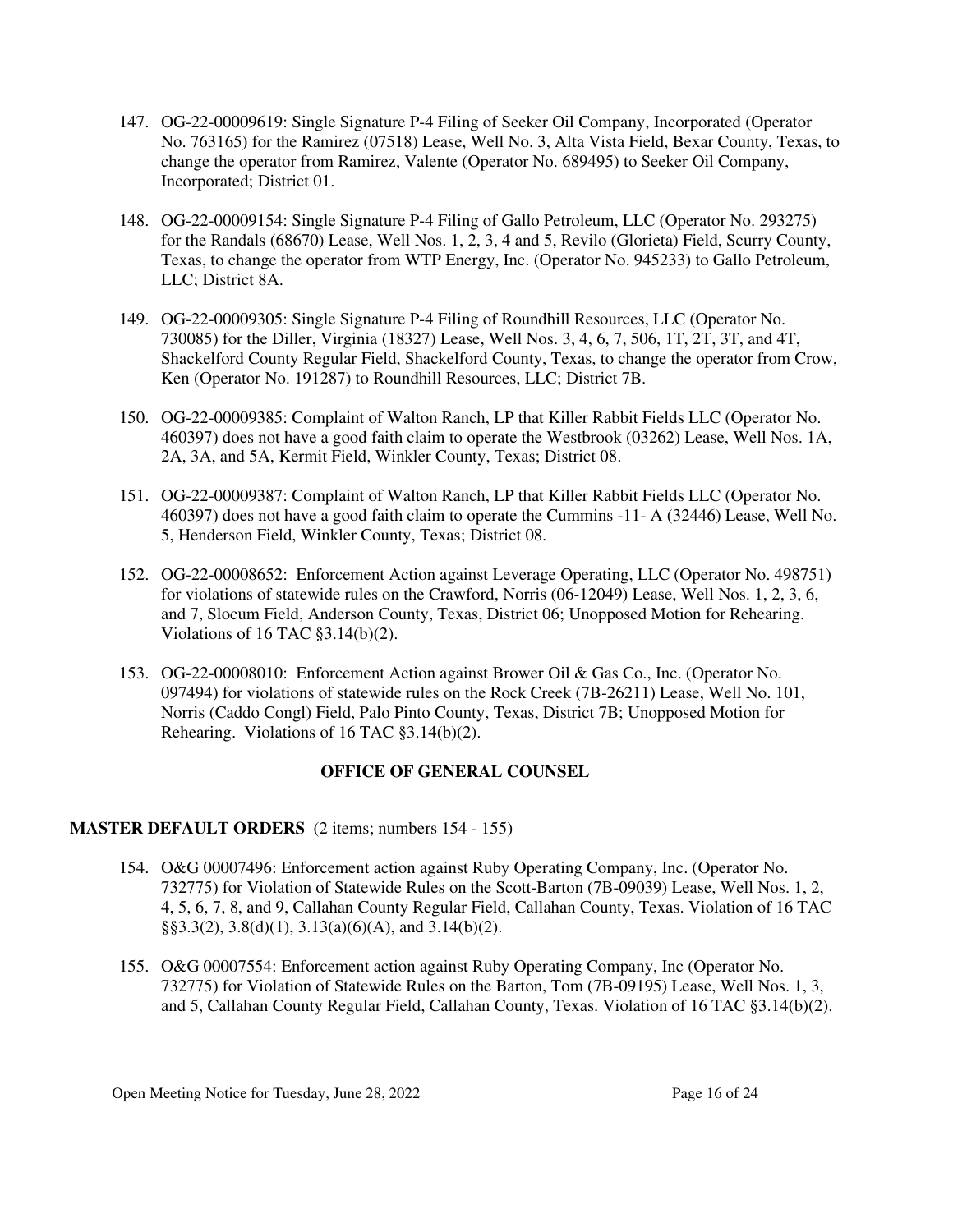#### **AGREED ENFORCEMENT ORDERS** (92 items; numbers 156 - 247)

- 156. O&G 00007040: Pardus Oil & Gas Operating, LP (Operator No. 639425) enforcement action regarding Forrest, W.M., JR. -B- Lease, Well No. 1F (RRC ID No. 03-032717), Fort Trinidad (Glen Rose, -E-) Field, Madison County, Texas. Violation of 16 TAC §3.14(b)(2).
- 157. O&G 00007041: Pardus Oil & Gas Operating, LP (Operator No. 639425) enforcement action regarding Ft. Trinidad Gas Unit #1 Lease, Well No. 1 H (RRC ID No. 03-032735), Fort Trinidad, W. (Glen Rose B) Field, Madison County, Texas. Violation of 16 TAC §3.14(b)(2).
- 158. O&G 00008517: Ameredev Operating, LLC (Operator No. 019802) enforcement action regarding Tubb 9 Unit Lease, Well No. 1 (RRC ID No. 08-180878), Crittendon (Morrow) Field, Winkler County, Texas. Violation of 16 TAC §3.14(b)(2).
- 159. O&G 00005300: Rollo Resources, LLC (Operator No. 726791) enforcement action regarding Bell Unit Lease, Well No. 2 (RRC ID No. 09-082649), Boonsville (Bend Congl., Gas) Field, Parker County, Texas. Violation of 16 TAC §§3.3(1), 3.3(2), and 3.14(b)(2).
- 160. O&G 00006098: Pharaoh Oil & gas, Inc. (Operator No. 661322) enforcement action regarding Shirk (7C-03267) Lease, Well Nos. 2, 3, 4, and 5, Shirk Field, Upton County, Texas. Violation of 16 TAC §§3.3(2), 3.8(d)(1), 3.8(d)(2), 3.13(a)(6)(A), and 3.17(a).
- 161. O&G 00008498: Sunergon Oil Operating, LLC (Operator No. 829285) enforcement action regarding TXL -AI- /NCT-B/ (08-18980) Lease, Well Nos. 5, 6, and 7, Wheat Field, Loving County, Texas. Violation of 16 TAC  $\S$ §3.13(a)(6)(A) and 3.17(a).
- 162. O&G 00008499: Sunergon Oil Operating, LLC (Operator No. 829285) enforcement action regarding TXL -AI- /NCT-A/ (08-11884) Lease, Well Nos. 2, 3, and 13, Wheat Field, Loving County, Texas. Violation of 16 TAC  $\S$ §3.8(d)(1) and 3.13(a)(6)(A).
- 163. O&G 00009090: BJG Operating Company (Operator No. 828354) enforcement action regarding Bower University -D- & -F- (08-06745) Lease, Tank Battery, Taylor Link Field, Pecos County, Texas. Violation of 16 TAC §§3.9(1), and 3.73(i).
- 164. O&G 00009159: Forge Energy Operating, LLC (Operator No. 427395) enforcement action regarding Lynx Unit 385W (08-46387) Lease, Well No. 3H, Wolfbone (Trend Area) Field, Reeves County, Texas. Violation of 16 TAC §3.8(d)(1).
- 165. LP-Gas 00009185: All American Propane Inc. (License No. 11570) enforcement action regarding D'Gala Ropa Usada, 2105 US-281, Hidalgo County, Texas. Violation of 16 TAC §9.142(1).
- 166. GUD 11038: Villas at La Risa (Company ID No. 9779) enforcement action regarding Villas at La Risa Apartments (System ID No. 661037), Dallas County, Texas. Violation of 49 CFR §192.465(d).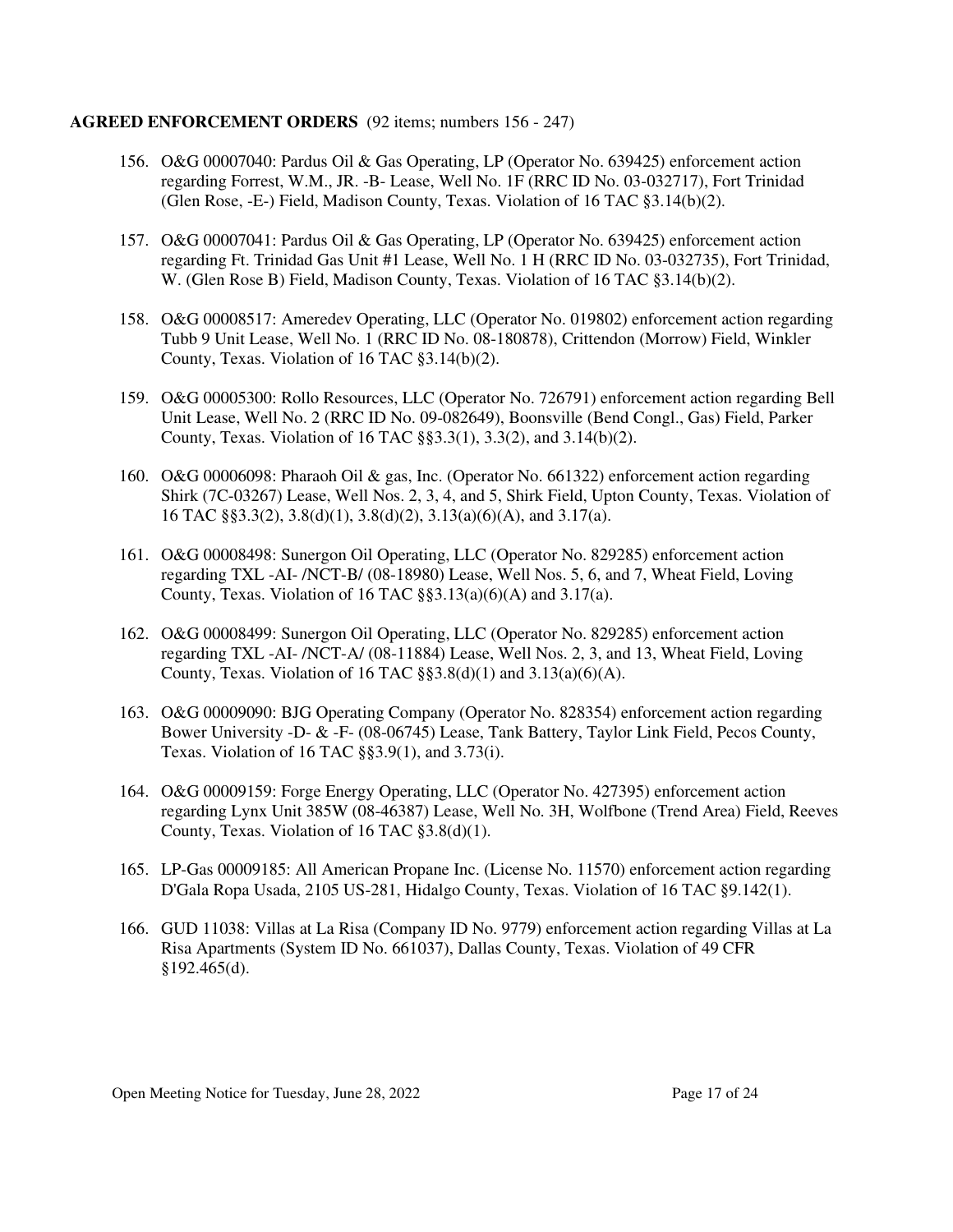- 167. GUD 00008647: City of Fort Stockton (Company ID No. 0151) enforcement action regarding System of Company ID 0151 (System ID No. 37), Pecos County, Texas. Violation of 16 TAC §8.209(k).
- 168. Damage Prevention 065733: MJ Sheridan of Texas, Inc. enforcement action for violation of 16 TAC §18.4(a), at 2402 Kelson Cove Dr. (Beacon Cove Dr.), Santa Fe, Galveston County, Texas.
- 169. Damage Prevention 065734: MJ Sheridan of Texas, Inc. enforcement action for violation of 16 TAC §18.4(a), at 222 N. Saunders St., Seguin, Guadalupe County, Texas.
- 170. Damage Prevention 070583: City of McKinney enforcement action for violation of 16 TAC §18.3(a), at 206 S. Murray (Green St.), McKinney, Collin County, Texas.
- 171. Damage Prevention 070807: J & H Services, Inc. enforcement action for violation of 16 TAC §§18.4(b) and 18.11(b), at Dallas St. (Main), Balmorhea, Reeves County, Texas.
- 172. Damage Prevention 070959: Gilco Contracting, Inc. enforcement action for violation of 16 TAC §18.3(a), at Klondike Ln. (Little Lena Trail), Aubrey, Denton County, Texas.
- 173. Damage Prevention 071021: Pronto Sandblasting and Coating, Inc. enforcement action for violation of 16 TAC §18.4(b), at 102 Paul (S. Pine), San Antonio, Bexar County, Texas.
- 174. Damage Prevention 071028: Advanced Foundation Repair enforcement action for violation of 16 TAC §18.11(b), at 4507 Vandelia St. (Prescott Ave.), Dallas, Dallas County, Texas.
- 175. Damage Prevention 071106: HL Chapman Pipeline Construction, Inc. enforcement action for violation of 16 TAC §18.11(b), at 17700 Ripps Kreusler Rd. (Cibolo Crossing), Selma, Bexar County, Texas.
- 176. Damage Prevention 071475: City of Seguin enforcement action for violation of 16 TAC §18.4(a), at 211 W. Baxter St. (N. Camp St.), Seguin, Guadalupe County, Texas.
- 177. Damage Prevention 071735: Dettling and Son, LLC enforcement action for two violations of 16 TAC §§18.11(b) and 18.4(a), at 2508 Amarillo St., Beaumont, Jefferson County, Texas.
- 178. Damage Prevention 072102: To-Mex Construction, LLC enforcement action for violation of 16 TAC §§18.10(b) and 18.11(b), at 5101 Valley View Dr., La Porte, Harris County, Texas.
- 179. Damage Prevention 072906: City of New Boston enforcement action for violation of 16 TAC §18.4(a), at 114 Front St. (S. Merrill), New Boston, Bowie County, Texas.
- 180. Damage Prevention 073008: Texas Gas Service Company enforcement action for violation of 16 TAC §18.8(a), at 12750 Bob Hope Dr. (Aircoupe Way), El Paso, El Paso County, Texas.
- 181. Damage Prevention 073095: Texas State Utilities, Inc. enforcement action for violation of 16 TAC §18.4(a), at 2213 Grayson Ave. (N.W. 22nd), Fort Worth, Tarrant County, Texas.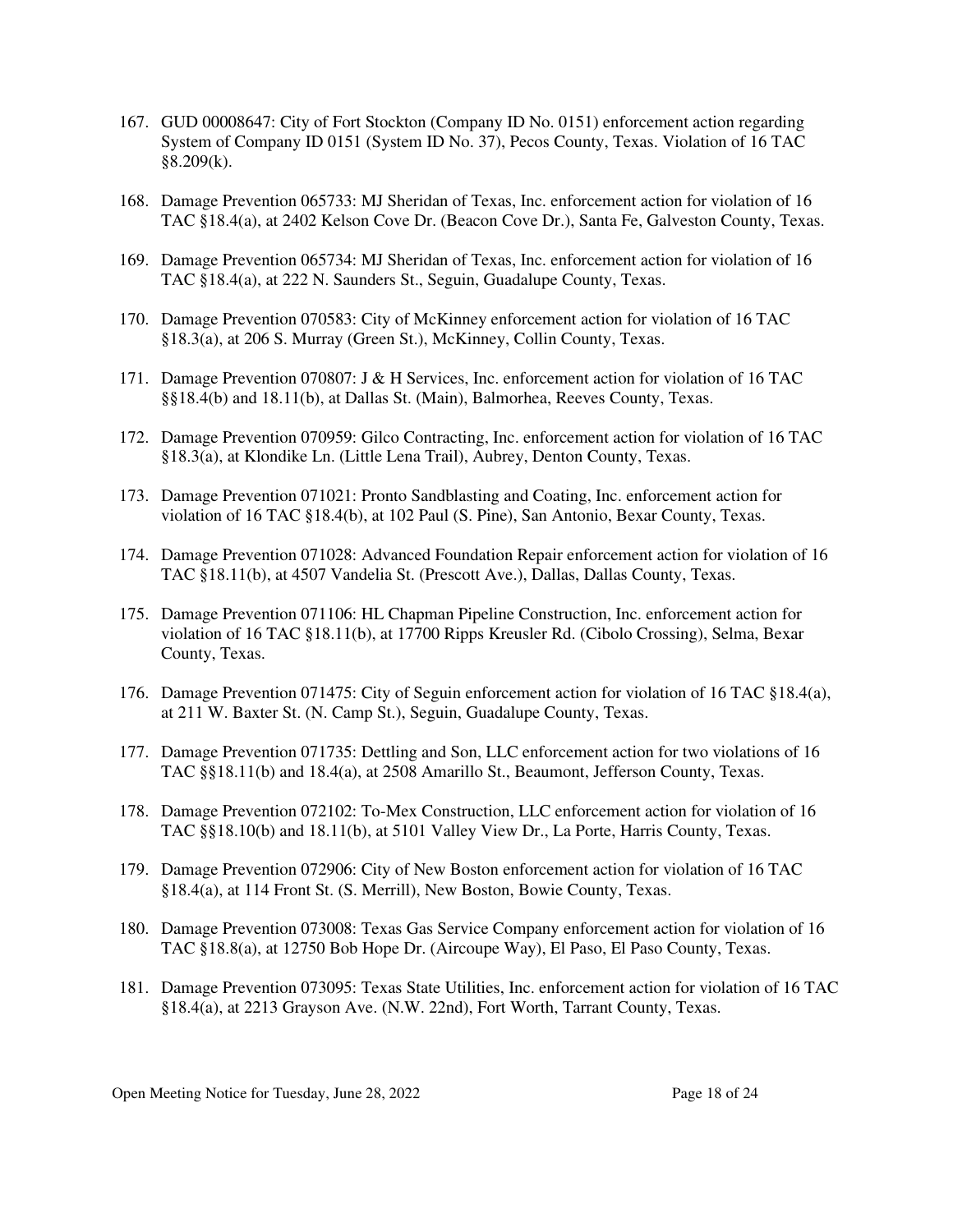- 182. Damage Prevention 073104: Texas State Utilities, Inc. enforcement action for violation of 16 TAC §18.4(a), at 4500 S. Collins St. (E. Bardin Rd.), Arlington, Tarrant County, Texas.
- 183. Damage Prevention 073335: CH&J Constructions enforcement action for violation of 16 TAC §§18.4(a) and 18.11(b), at 110 Jarrett St. (Wyatt St.), Waxahachie, Ellis County, Texas.
- 184. Damage Prevention 073495: Joslin Construction Texas enforcement action for violation of 16 TAC §§18.11(b), 18.11(c) and 18.3(e), at 19200 Blk. Cloyanna Ln., Houston, Harris County, Texas.
- 185. Damage Prevention 073626: Texas State Utilities, Inc. enforcement action for violation of 16 TAC §18.10(b), at 1601 Ave. B (Sampsell St.), Grand Prairie, Dallas County, Texas.
- 186. Damage Prevention 073637: S & J Construction Co. enforcement action for two violations of 16 TAC §§18.11(b), and 18.11(c), at 1301 E. Cleveland St. (IH 45), Hutchins, Dallas County, Texas.
- 187. Damage Prevention 073763: Daltech Utilities enforcement action for two violations of 16 TAC §§18.11(b), and 18.11(c), at 2810 Springview Ln. (Creek Valley Rd.), Mesquite, Dallas County, Texas.
- 188. Damage Prevention 073796: Primoris T&D enforcement action for two violations of 16 TAC §§18.11(b), at 1112 Cedar Creek Dr., Conroe, Montgomery County, Texas.
- 189. Damage Prevention 073809: City of Taft enforcement action for violation of 16 TAC §18.11(b), at 334 Cottage (Victoria), Taft, San Patricio County, Texas.
- 190. Damage Prevention 073853: Lee Lewis Construction, Inc. enforcement action for two violations of 16 TAC §§18.11(b), and 18.3(a), at 5533 Old Lebanon Rd. (Lebanon Rd.), Frisco, Collin County, Texas.
- 191. Damage Prevention 073920: Spawglass Civil Construction, Inc. enforcement action for violation of 16 TAC §§18.4(c), 18.11(b) and 18.11(c), at 5415 Minden St., Houston, Harris County, Texas.
- 192. Damage Prevention 074019: Texscape Services, LLC enforcement action for two violations of 16 TAC §§18.11(b), 18.11(c), and 18.3(a), at 4600 Nuckols Crossing Rd. (Maufrais Ln.), Austin, Travis County, Texas.
- 193. Damage Prevention 074067: Texas Gas Service Company enforcement action for violation of 16 TAC §18.8(a), at 2116 W. Walker (W. Walker), Breckenridge, Stephens County, Texas.
- 194. Damage Prevention 074113: Texas Gas Service Company enforcement action for violation of 16 TAC §18.8(a), at 5710 Trowbridge (Paisano), El Paso, El Paso County, Texas.
- 195. Damage Prevention 074114: Texas Gas Service Company enforcement action for violation of 16 TAC §18.8(a), at 141 Holguin Ave. (Doniphan), Vinton, El Paso County, Texas.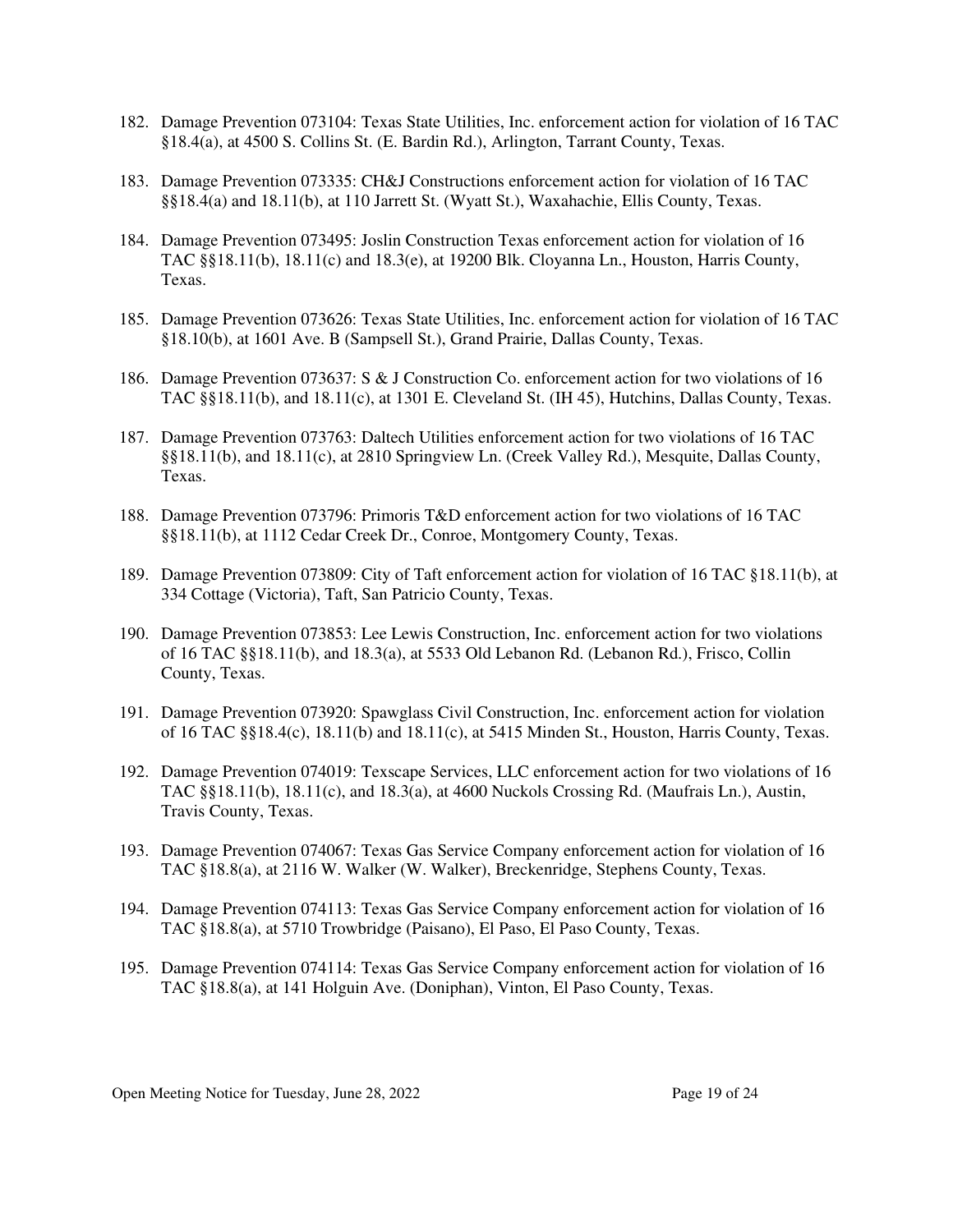- 196. Damage Prevention 074162: Texas Gas Service Company enforcement action for violation of 16 TAC §18.8(a), at 5409 Emerald Forest Dr. (Salem Hill Dr.), Austin, Travis County, Texas.
- 197. Damage Prevention 074174: Centerpoint Energy Entex enforcement action for violation of 16 TAC §18.8(a), at 15807 Amapola Dr., Houston, Harris County, Texas.
- 198. Damage Prevention 074210: CPS Energy enforcement action for violation of 16 TAC §18.8(a), at 1414 Lamar St. (St. Martin Ave.), San Antonio, Bexar County, Texas.
- 199. Damage Prevention 074242: Texas Gas Service Company enforcement action for violation of 16 TAC §18.8(a), at 1006 Taulbee Ln. (Watson St.), Austin, Travis County, Texas.
- 200. Damage Prevention 074245: City of Corpus Christi Gas Dept. enforcement action for violation of 16 TAC §18.8(a), at 1118 Florida (Kosar), Corpus Christi, Nueces County, Texas.
- 201. Damage Prevention 074278: CoServ Gas, Ltd. enforcement action for violation of 16 TAC §18.8(a), at 1505 Roadrunner Dr. (Spoonbill Dr.), Little Elm, Denton County, Texas.
- 202. Damage Prevention 074310: Atmos Energy, West Texas Division enforcement action for violation of 16 TAC §18.8(a), at 5915 13th St. (Homestead), Lubbock, Lubbock County, Texas.
- 203. Damage Prevention 074311: City of Corpus Christi Gas Dept. enforcement action for violation of 16 TAC §18.8(a), at 401 Brawner Pkwy. (Santa Fe), Corpus Christi, Nueces County, Texas.
- 204. Damage Prevention 074317: City of Corpus Christi Gas Dept. enforcement action for violation of 16 TAC §18.11(a), at 3918 Motts (Mesquite Ridge), Corpus Christi, Nueces County, Texas.
- 205. Damage Prevention 074330: CPS Energy enforcement action for violation of 16 TAC §18.8(a), at 8310 Cadmus (LC Amos Jr.), San Antonio, Bexar County, Texas.
- 206. Damage Prevention 074336: Texas Gas Service Company enforcement action for violation of 16 TAC §18.8(a), at 4408 S. Congress Ave. (E. St. Elmo Rd.), Austin, Travis County, Texas.
- 207. Damage Prevention 074366: Texas Gas Service Company enforcement action for violation of 16 TAC §18.8(a), at FM 2256 (Oaks Crossing Rd.), Mineral Wells, Palo Pinto County, Texas.
- 208. Damage Prevention 074374: City of Rockport enforcement action for violation of 16 TAC §18.8(a), at 28 Bahama N. (Bahama S.), Rockport, Aransas County, Texas.
- 209. Damage Prevention 074381: Texas Gas Service Company enforcement action for violation of 16 TAC §18.8(a), at 1300 Robinson Valley Dr. (Gannon Valley Trl.), Weatherford, Parker County, Texas.
- 210. Damage Prevention 074384: SiEnergy, LP enforcement action for violation of 16 TAC §18.8(a), at 20619 Morgan Pasture Ln. (Giara Pony Trail), Tomball, Harris County, Texas.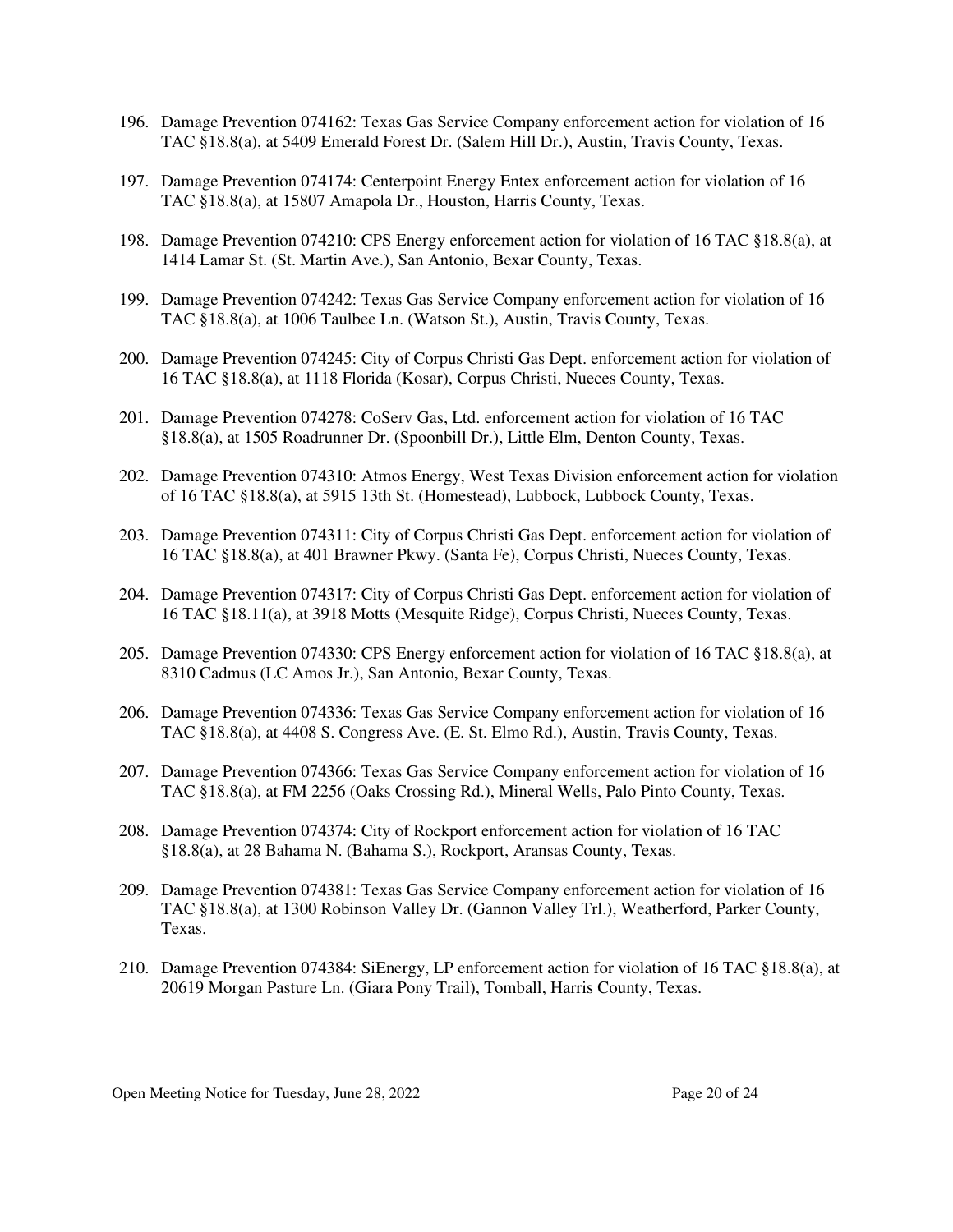- 211. Damage Prevention 074393: Texas Gas Service Company enforcement action for violation of 16 TAC §18.8(a), at 700 Colorado Ave. (7th), Port Arthur, Jefferson County, Texas.
- 212. Damage Prevention 074412: Tejas Underground Utilities enforcement action for two violations of 16 TAC §§18.11(b), at 3636 W. Dallas St., Houston, Harris County, Texas.
- 213. Damage Prevention 074429: CPS Energy enforcement action for violation of 16 TAC §18.8(a), at 12630 Gray Cedar (Windmill Palm), San Antonio, Bexar County, Texas.
- 214. Damage Prevention 074437: Texas Gas Service Company enforcement action for violation of 16 TAC §18.8(a), at 6811 Starcrest Ln. (Point North Dr.), Austin, Travis County, Texas.
- 215. Damage Prevention 074443: Atmos Energy, West Texas Division enforcement action for violation of 16 TAC §18.8(a), at 400 Milam (S.W. 4th), Amarillo, Potter County, Texas.
- 216. Damage Prevention 074447: Martinez Underground Construction, LLC enforcement action for two violations of 16 TAC §§18.11(b), at 710 Cavendish Dr. (Petersburg Dr.), Arlington, Tarrant County, Texas.
- 217. Damage Prevention 074454: Canary Construction enforcement action for violation of 16 TAC §18.11(b), at Church St. (Dunn St.), Blue Ridge, Collin County, Texas.
- 218. Damage Prevention 074466: CoServ Gas, Ltd. enforcement action for violation of 16 TAC §18.8(a), at 3113 Elizabeth Ln. (Berkshire Way), Copper Canyon, Denton County, Texas.
- 219. Damage Prevention 074499: Ibarra Underground enforcement action for violation of 16 TAC §18.11(b), at 4312 Boat Club Rd. (Azle Ave.), Lake Worth, Tarrant County, Texas.
- 220. Damage Prevention 074523: Atmos Energy Corp., Mid-Tex Div. enforcement action for violation of 16 TAC §18.8(a), at Hollybrook Dr. (Tryon Rd.), Longview, Gregg County, Texas.
- 221. Damage Prevention 074541: Atmos Energy Corp., Mid-Tex Div. enforcement action for violation of 16 TAC §18.8(a), at 1925 Ridgecrest Dr. (Miller), Garland, Dallas County, Texas.
- 222. Damage Prevention 074544: CoServ Gas, Ltd. enforcement action for violation of 16 TAC §18.8(a), at 7000 Salmon Springs Dr. (Antler Ridge Way), Argyle, Denton County, Texas.
- 223. Damage Prevention 074546: Atmos Energy Corp., Mid-Tex Div. enforcement action for violation of 16 TAC §18.8(a), at 724 House St. (Hampshire Blvd.), Fort Worth, Tarrant County, Texas.
- 224. Damage Prevention 074551: Atmos Energy Corp., Mid-Tex Div. enforcement action for violation of 16 TAC §18.8(a), at 906 E. Shady Grove Rd. (S. Ursery Rd.), Irving, Dallas County, Texas.
- 225. Damage Prevention 074552: Atmos Energy Corp., Mid-Tex Div. enforcement action for violation of 16 TAC §18.8(a), at 801 S. Hwy. 161 (Bank of America Blvd.), Grand Prairie, Dallas County, Texas.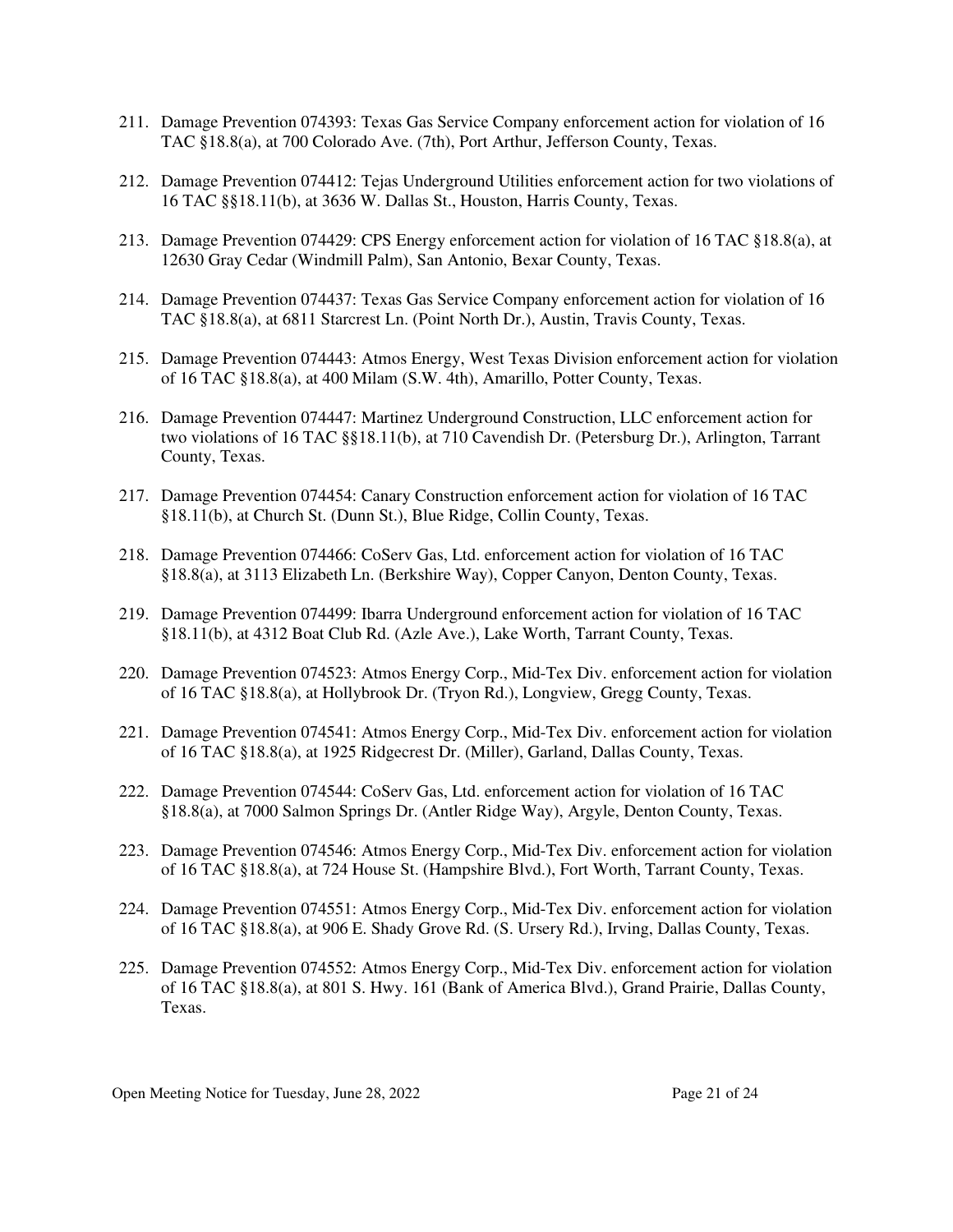- 226. Damage Prevention 074554: Atmos Energy Corp., Mid-Tex Div. enforcement action for violation of 16 TAC §18.8(a), at 1501 Lakeside Dr. (Oscar St.), Abilene, Taylor County, Texas.
- 227. Damage Prevention 074555: Hernandez Utility, Llc enforcement action for violation of 16 TAC §18.11(b), at 1501 Lakeside Dr. (Oscar St.), Abilene, Taylor County, Texas.
- 228. Damage Prevention 074561: Atmos Energy Corp., Mid-Tex Div. enforcement action for violation of 16 TAC §18.8(a), at 402 W. Grauwyler Rd. (O'Conner), Irving, Dallas County, Texas.
- 229. Damage Prevention 074564: Atmos Energy Corp., Mid-Tex Div. enforcement action for violation of 16 TAC §18.8(a), at FM 407 (Summit), Lewisville, Denton County, Texas.
- 230. Damage Prevention 074566: Atmos Energy Corp., Mid-Tex Div. enforcement action for violation of 16 TAC §18.8(a), at 315 N. Bell Blvd. (Cedar Park Dr), Cedar Park, Williamson County, Texas.
- 231. Damage Prevention 074568: Atmos Energy Corp., Mid-Tex Div. enforcement action for violation of 16 TAC §18.8(a), at 4 Canyon View Ct. (Canyon Ridge Dr.), Wichita Falls, Wichita County, Texas.
- 232. Damage Prevention 074570: Standard Utility Construction, Inc. enforcement action for violation of 16 TAC §18.10(b), at 204 Tanda Ln. (Castlefields St.), Round Rock, Williamson County, Texas.
- 233. Damage Prevention 074571: Atmos Energy Corp., Mid-Tex Div. enforcement action for violation of 16 TAC §18.8(a), at 2839 Sharon St. (S. Ravinia), Dallas, Dallas County, Texas.
- 234. Damage Prevention 074573: Atmos Energy Corp., Mid-Tex Div. enforcement action for violation of 16 TAC §18.8(a), at 406 Ave. I (E. 11th St.), Dallas, Dallas County, Texas.
- 235. Damage Prevention 074574: Atmos Energy Corp., Mid-Tex Div. enforcement action for violation of 16 TAC §18.8(a), at 4330 Clayton St. (Cooper St.), Grand Prairie, Dallas County, Texas.
- 236. Damage Prevention 074592: Atmos Energy Corp., Mid-Tex Div. enforcement action for violation of 16 TAC §18.8(a), at 6085 Samuel Blvd. (Jim Miller Rd.), Dallas, Dallas County, Texas.
- 237. Damage Prevention 074596: Atmos Energy Corp., Mid-Tex Div. enforcement action for violation of 16 TAC §18.8(a), at 306 N. Hwy. 281 (4th St.), Marble Falls, Burnet County, Texas.
- 238. Damage Prevention 074601: Atmos Energy Corp., Mid-Tex Div. enforcement action for violation of 16 TAC §18.8(a), at Florence (Lamar), Tioga, Grayson County, Texas.
- 239. Damage Prevention 074605: Atmos Energy Corp., Mid-Tex Div. enforcement action for violation of 16 TAC §18.8(a), at 3913 Westcliff Rd. S. (Westcliff), Fort Worth, Tarrant County, Texas.
- 240. Damage Prevention 074607: Atmos Energy Corp., Mid-Tex Div. enforcement action for violation of 16 TAC §18.8(a), at 2500 W. Mockingbird Ln. (Maple Ave.), Dallas, Dallas County, Texas.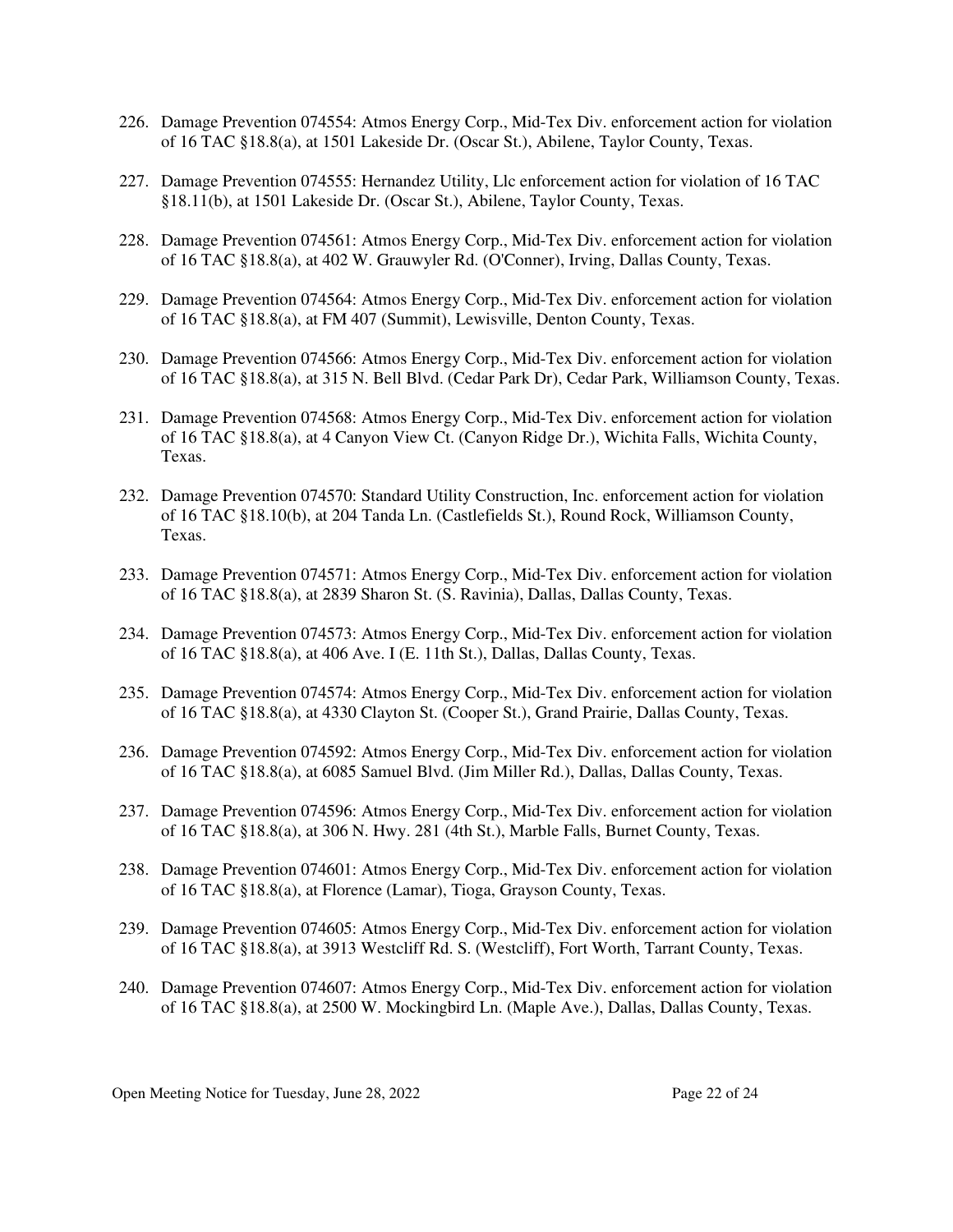- 241. Damage Prevention 074617: CPS Energy enforcement action for violation of 16 TAC §18.11(a), at Enrique Barrera Pkwy. (S.W. 40th), San Antonio, Bexar County, Texas.
- 242. Damage Prevention 074631: Atmos Energy Corp., Mid-Tex Div. enforcement action for violation of 16 TAC §18.8(a), at 1024 5th St. (Ford St.), Kerrville, Kerr County, Texas.
- 243. Damage Prevention 074635: Atmos Energy Corp., Mid-Tex Div. enforcement action for violation of 16 TAC §18.8(a), at 112 Noble Oak Ct. (Turbeville Rd.), Hickory Creek, Denton County, Texas.
- 244. Damage Prevention 074650: Southeast Cable Construction Co., LLC enforcement action for violation of 16 TAC §18.3(e), at 2777 CR 792 (Calvert St.), Buna, Jasper County, Texas.
- 245. Damage Prevention 074670: CPS Energy enforcement action for violation of 16 TAC §18.8(a), at Braun Rd. (Leslie Rd.), San Antonio, Bexar County, Texas.
- 246. Damage Prevention 074681: City of Grand Saline enforcement action for violation of 16 TAC §§18.4(a) and 18.11(b), at Waldrip St. (W. Frank St.), Grand Saline, Van Zandt County, Texas.
- 247. Damage Prevention 074733: SiEnergy, LP enforcement action for violation of 16 TAC §18.8(a), at 20603 Catalan Field Ct. (Giara Pony Trail), Tomball, Harris County, Texas.

### **ADMINISTRATIVE MATTERS**

### **EXECUTIVE OFFICE**

248. Executive Director Report: Issues related to the management and operation of the agency, and personnel matters.

#### **OPERATIONS**

249. Approval of certain agency contracts pursuant to the Commission's Delegation of Authority.

#### **CRITICAL INFRASTRUCTURE DIVISION**

250. Revisions to Form CI-D, Acknowledgement of Critical Customer/Critical Gas Supplier Designation, and Form CI-X, Critical Designation Exception Application, and associated form attachments.

#### **OFFICE OF GENERAL COUNSEL**

251. Pending and/or contemplated litigation, rulemakings, and other actions initiated by or involving the U.S. Environmental Protection Agency, U.S. Department of Interior, U.S. Department of Transportation, and other federal agencies that may impact the State of Texas, including, but not limited to, the energy, pipeline, and natural resource industries.